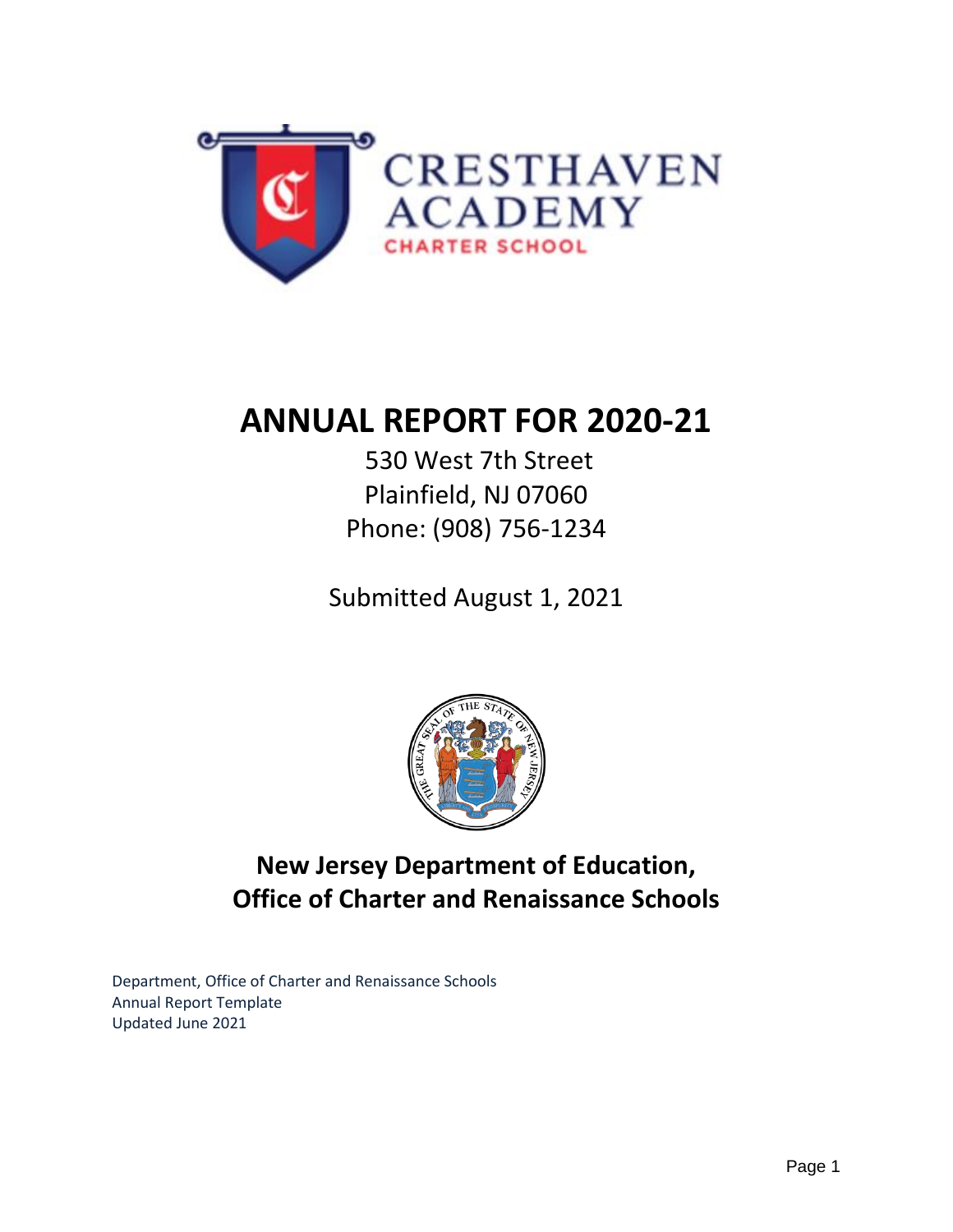#### **Introduction:**

The annual report was established in the *Charter School Program Act of 1995* as a way to facilitate the commissioner's annual review of charter schools. It is aligned to the Performance Framework developed by the Office of Charter and Renaissance Schools, New Jersey Department of Education (Department), and meant to capture information that allows the Department to easily evaluate a charter school's performance based on the criteria set forth in the Performance Framework.

#### **Annual Report Submission Guidelines:**

**Annual Report Submission:** Each year per *N.J.S.A.* 18A:36A-16(b) and *N.J.A.C.* 6A:11-2.2(a), the board of trustees of a charter school must submit the annual report no later than 4:15 p.m. on August 1 to the district board(s) of education or state district superintendent, the executive county superintendent, and the commissioner of education. Further, the board of trustees must make the annual report available to the parents or guardians of the students enrolled in the charter school.

**Submission Process for the 2020-2021 Report:** The annual report must be submitted via Homeroom as a Word document titled "Annual Report 2021." To submit the report, upload it to the subfolder "Annual Report 2021" located inside the folder "Annual Report" on the charter school's Homeroom site. Each Appendix must be saved as a separate Word or .PDF document using the file naming convention found [at the end of the document](#page-28-0) and then uploaded to the "Annual Report 2021" subfolder on the charter school's Homeroom site.

Additional Submission Requirements: A copy of the report must be submitted to the district board(s) of education or state district superintendent of the charter school's district(s) of residence no later than 4:15 p.m. on Monday, August 2, 2021. Copies require a cover page, which includes the school's name and the date of the report. Paper copies are not required to be sent to the executive county superintendent.

Written Comment Period: The board(s) of education or state district superintendent of the district(s) of residence of a charter school may submit comments regarding the charter school's annual report to the commissioner no later than October 1, 2021.

#### **Annual Report Questions:**

#### **Basic Information about the School**

| <b>CRESTHAVEN ACADEMY CHARTER SCHOOL</b>      |                                  |  |  |
|-----------------------------------------------|----------------------------------|--|--|
| Grade level(s) to be served in 2021-<br>2022  | $K-5$                            |  |  |
| 2020-2021 enrollment (as of June 30,<br>2021) | 390                              |  |  |
| Projected enrollment for 2021-2022            | 468                              |  |  |
| Current waiting list for 2021-2022            | 341                              |  |  |
| Website address                               | http://www.cresthavenacademy.org |  |  |
| Name of board president                       | Sandra D. Harrison               |  |  |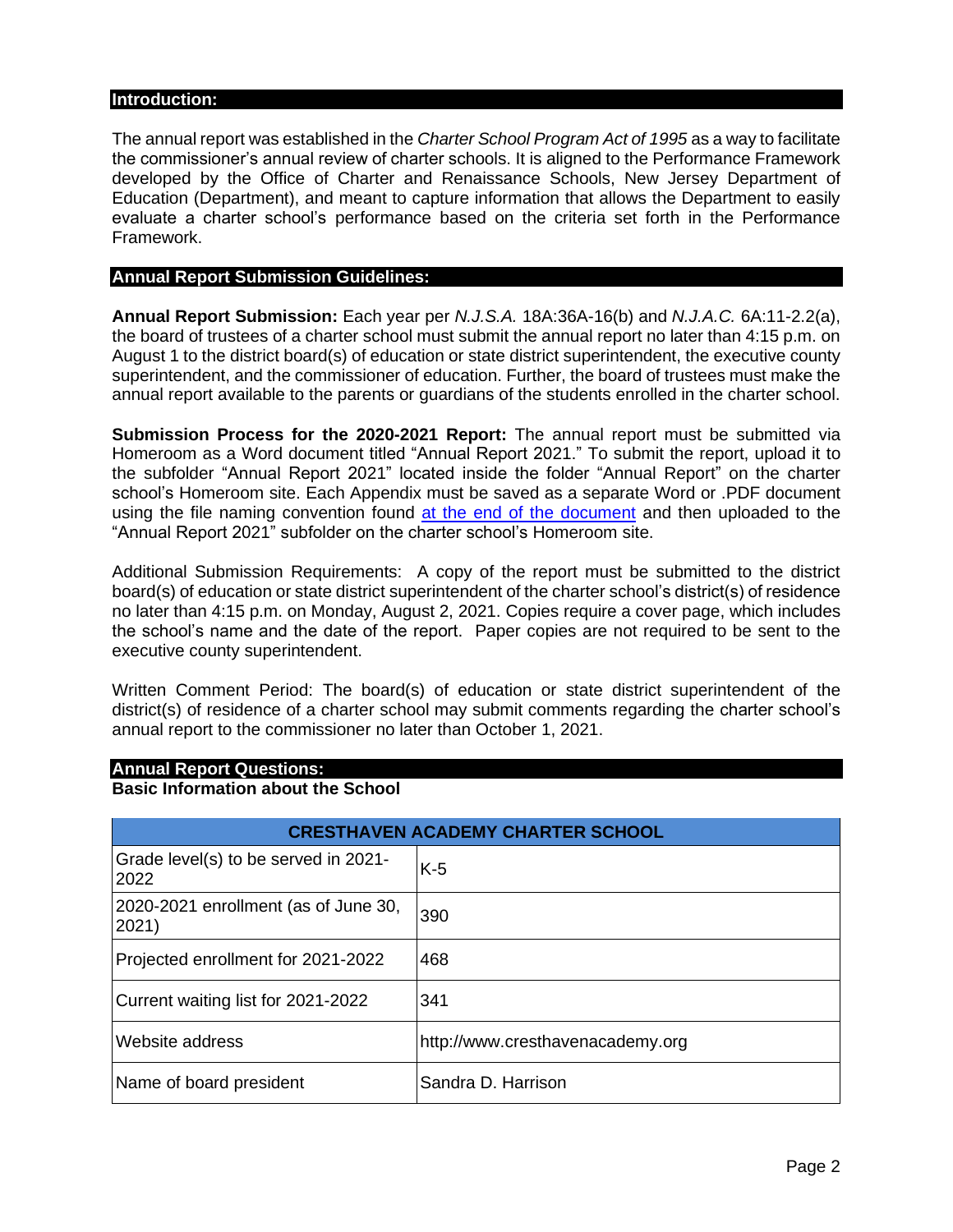| <b>CRESTHAVEN ACADEMY CHARTER SCHOOL</b>       |                                    |  |  |
|------------------------------------------------|------------------------------------|--|--|
| Board president email address                  | sharrison@cresthavenacademy.org    |  |  |
| Board president phone number                   | 908-756-1234                       |  |  |
| Name of school leader                          | Monica Villafuerte                 |  |  |
| School leader email address                    | mvillafuerte@cresthavenacademy.org |  |  |
| School leader phone number                     | 908-756-1234                       |  |  |
| Name of School Business<br>Administrator (SBA) | <b>Meghan Pipchick</b>             |  |  |
| SBA email address                              | mpipchick@cresthavenacademy.org    |  |  |
| SBA phone number                               | 908-756-1234                       |  |  |

# **School Site Information:**

Provide the requested information for each school location. Copy the table below and fill it out for each school site if the school has more than one site.

#### **Table 1: School Site**

| <b>School Site Information</b>                           |                                              |
|----------------------------------------------------------|----------------------------------------------|
| Site name                                                | Cresthaven Academy - Lower Elementary School |
| Year site opened                                         | 2016                                         |
| Grade level(s) served at this site in<br>2020-2021       | $K-4$                                        |
| Grade level(s) to be served at this<br>site in 2021-2022 | $K-3$                                        |
| Site street address                                      | 530 West 7 <sup>th</sup> Street              |
| Site city                                                | Plainfield                                   |
| Site zip                                                 | 07060                                        |
| Site phone number                                        | 908-756-1234                                 |
| Site lead or primary contact's name                      | Monica Villafuerte                           |
| Site lead's email address                                | mvillafuerte@cresthavenacademy.org           |

| <b>School Site Information</b> |                                              |
|--------------------------------|----------------------------------------------|
| Site name                      | Cresthaven Academy - Upper Elementary School |
| Year site opened               | 2021                                         |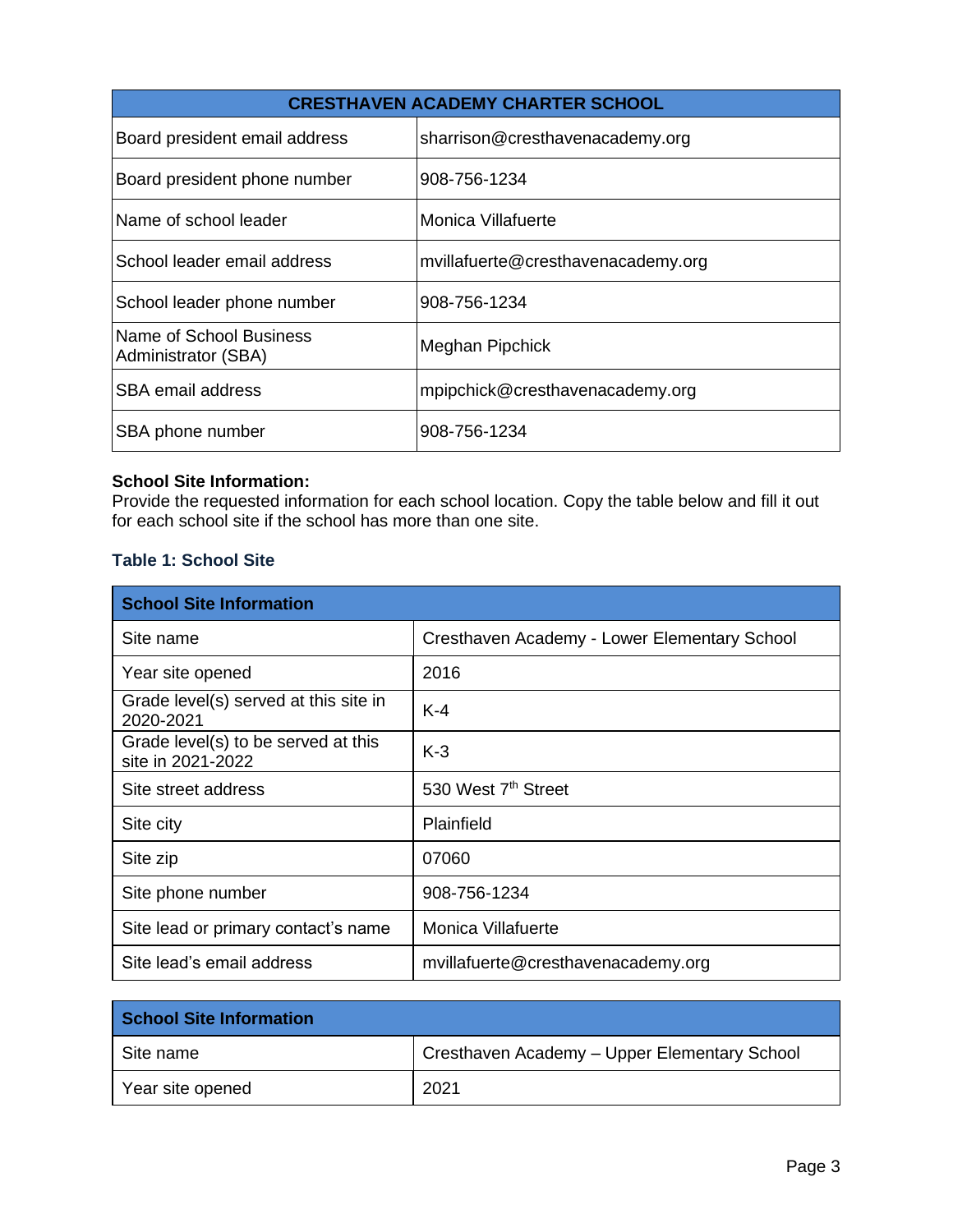| <b>School Site Information</b>                           |                                    |
|----------------------------------------------------------|------------------------------------|
| Grade level(s) served at this site in<br>2020-2021       | N/A                                |
| Grade level(s) to be served at this<br>site in 2021-2022 | $4 - 5$                            |
| Site street address                                      | 7-9 Watchung Avenue                |
| Site city                                                | Plainfield                         |
| Site zip                                                 | 07060                              |
| Site phone number                                        | 908-756-1234                       |
| Site lead or primary contact's name                      | <b>Monica Villafuerte</b>          |
| Site lead's email address                                | mvillafuerte@cresthavenacademy.org |

# **Organizational Performance Areas**

Education Program and Capacity The following questions are aligned to the *[Organizational Performance Framework](https://www.nj.gov/education/chartsch/accountability/docs/OrganizationalPerformanceFramework_NJDOE_08132015.pdf)*, Performance Area 1: Education Program and Capacity.

# **1.1 Mission and Key Design Elements**

a) **Mission** - Cresthaven Academy Charter School ("CACS") exists to provide a comprehensive education to its scholars that develops the whole child through academic excellence, physical wellness, emotional health, and character enrichment.

b) **Key Design Elements** - CACS takes a comprehensive view and approach to addressing scholars' needs through the shared responsibility of scholars, families, the school, and local Plainfield communities. The school's four key design elements are defined in summary as follows:

- 1. **Focus on the Whole Child** ― All aspects of a scholar's growth and progress are considered and addressed, including academics, social-emotional learning, physical wellness and character enrichment. CACS devotes significant personnel, resources, and time to each component to ensure that scholars can attain the best possible outcomes.
- 2. **Joyful School Culture Built on High Expectations** ― CACS has established and maintained a clean and attractive facility as well as consistent systems and routines designed to create a safe, nurturing, and joyful school environment. High expectations with regard to academic rigor and behavior combined with fun rituals and warm communication with scholars and families define and sustain a joyful culture.
- 3. **Comprehensive Student Supports** ― CACS has a robust special education team and program to support the needs of our scholars with disabilities (SWDs) with 10 inclusion classrooms, a pull-out program offered in multiple grades, and a resource replacement program. Twenty-nine out of thirty-two current teachers and 4 leadership and support staff members are trained in Sheltered English Instruction (SEI) to support English language learners (ELLs) and dual language learners (DLLs), in addition to an English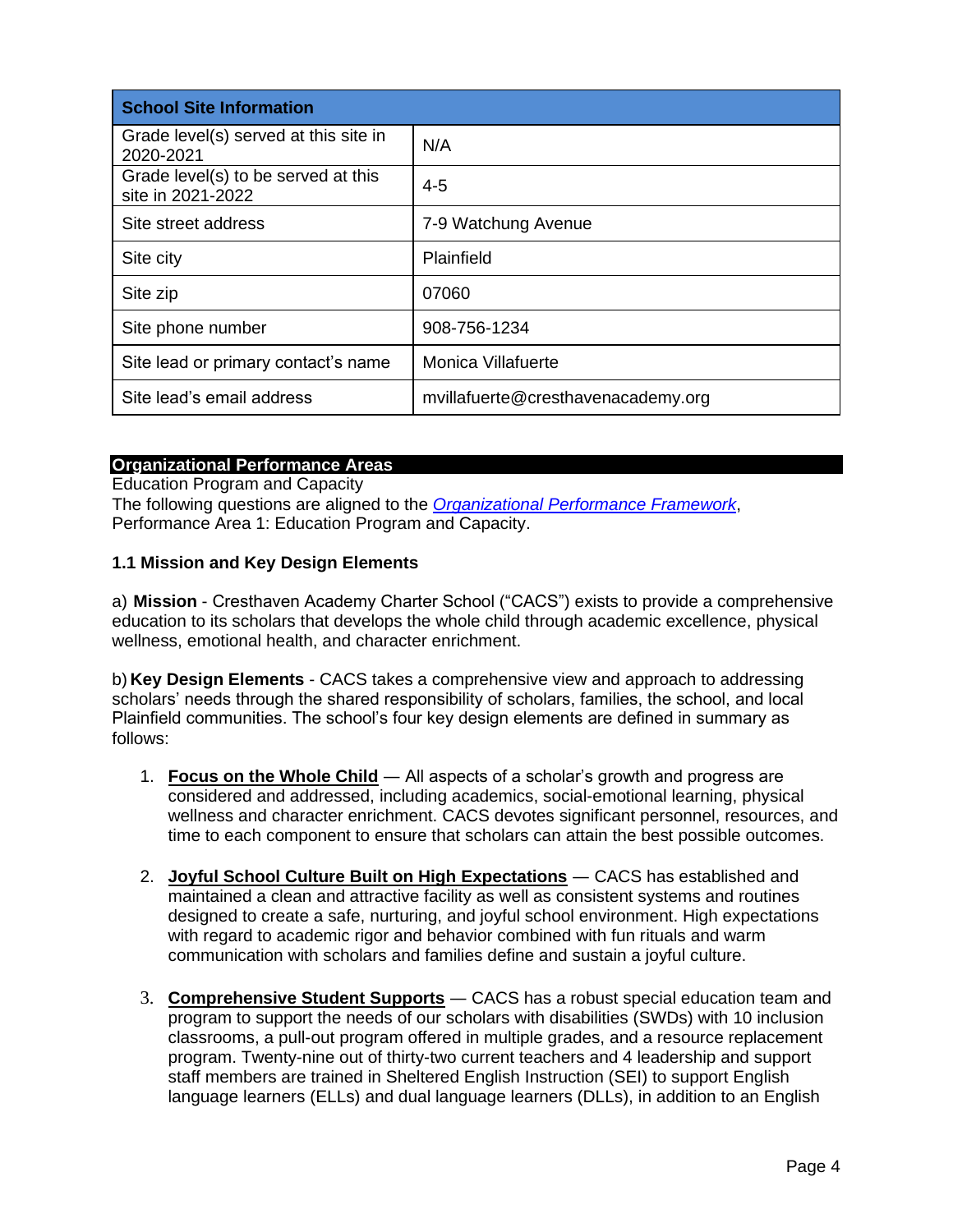as a Second Language (ESL) program. Additionally, during the start of remote learning, CACS quickly collaborated with staff and families to shift to a 1:1 model to close the digital divide while ensuring rigorous, ongoing academic instruction for all scholars.

4. **Critical Partners** ― CACS believes that parents and guardians are a school's first partners and CACS staff works closely with parents to provide opportunities to volunteer and participate in school activities. CACS also partners with Cresthaven Academy Foundation (CAF) to offer in-house after school enrichment programming to CACS families, as well as various supports to serve the needs of students and families. The school is fortunate to have other community partners, such as local churches and food banks, to provide additional support to families as needed.

CACS implements several programs and practices aligned with these four key design elements to deliver a robust learning environment for scholars as described below:

# **Focus on the Whole Child -** *Academic*

- **Co-Teaching Model** Since its founding year in 2016, CACS has implemented and strived to maintain a co-teaching model placing two fully certified teachers in every classroom. General education and special education teachers work collaboratively on lesson planning, identifying modifications, and executing accommodations for students with disabilities. Teachers attend professional development programs that are focused on inclusion, co-teaching, and differentiating instruction to meet the needs of all students. A 13:1 student teacher ratio enables close monitoring of student academic growth and allows teachers to facilitate small group instruction and keep guided reading groups small with only 4-6 students.
- **Multi-faceted ELA Program**  CACS implements a balanced literacy program for all grades in which essential skills and knowledge is vertically aligned with state standards across all grades. Implementation of the *Tools of the Mind*, *Units of Study*, *Studies Weekly*, *Fundations*, and *Word Voyage* curricula requires that all literary components are instructed equally, with cross-integration, to ensure proficiency in language, reading, writing, speaking, and listening. The balanced literacy program is intentionally designed to build in complexity starting in Kindergarten and extending through the upper grades.
- **Developmentally Appropriate Practice (DAP)** Also incorporated in the education model at CACS is DAP, an approach to teaching grounded in research on how young children develop and learn (National Association for the Education of Young Children, 2009). DAP is employed consistently throughout CACS's academic programming and aligns with the school's focus on the whole child. Through DAP aligned curriculum and practices, CACS is able to utilize the understanding of how each child learns and develops coupled with age-appropriate strategies for each individual student. CACS considers the cultural aspects of each child's family circumstances and home environment in order to appropriately and effectively support every learner's social and emotional needs. By operating an inclusion model, along with DAP classrooms, CACS supports all of its scholars in achieving the highest degree of academic, socialemotional, and behavioral success.
- **Looping** Research has shown that looping (the practice of having teachers follow their students to the next grade) enhances learning by enabling teachers and students to become deeply invested in long-term relationships. CACS utilizes looping by moving veteran teachers into the upper grades as the school grows an additional grade each year. This process ensures a consistency and continuity of instruction and culture in the classrooms. Additionally, scholars benefit from an added advantage of transitioning grade levels alongside effective, seasoned teachers with more experience to support the new curriculum.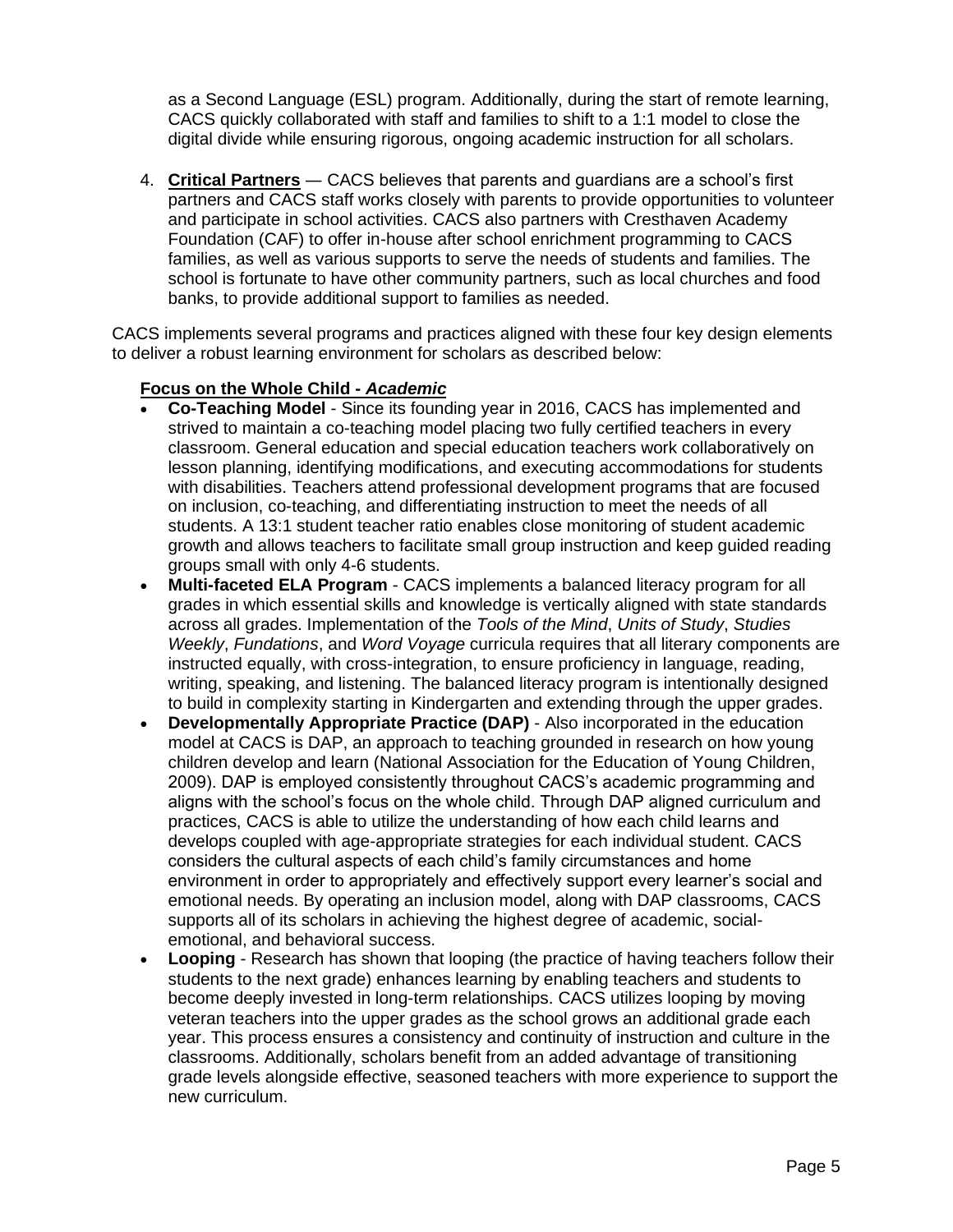• **Remote Learning/Academic** - During remote learning, CACS maintained a high level of academic rigor. The school purchased additional remote materials within and outside of the curriculum to support teachers and scholars in accessing high quality instruction and materials. Teachers were provided with a modified scope and sequence that thoughtfully anticipated learning loss (spiral reviews, longer core units, etc.) and also ensured scholars were instructed to their grade level standards.

During remote instruction, scholars received synchronous instruction from 8AM-12PM in all content areas (reading, writing, math, science, social studies, phonics/vocabulary, and shared reading) Tuesdays through Fridays. From 12:30-3PM, scholars either engaged in small group instruction and/or office hours, as determined by the data. Scholars with disabilities met with their Special Education teacher every day for small groups or 1:1 support in the afternoons. English Language Learners received daily synchronous and asynchronous instruction from their ESL teacher every day through a push-in/pull-out remote model and/or in afternoon small groups. On Mondays (Flex Days), scholars engaged in asynchronous instruction, completing activities in i-Ready, Social Emotional Learning (SEL), and co-curriculars (P.E./Health and Music). Opportunities for additional small group instruction, social groups, and/or special events were also offered on Mondays.

# **Focus on the Whole Child -** *Social-Emotional and Character Enrichment*

- **CACS Mental Health Team**  CACS has employed a strong mental health team, consisting of a full-time School Psychologist, School Social Worker, School Nurse, and Health and Physical Education teacher. The team works together to support the academic excellence, physical wellness, and emotional health of CACS scholars. The School Social Worker and Leadership Team (Executive Director/Principal, School Business Administrator, Director of Operations, Director of Curriculum and Instruction, School Psychologist, and Dean of School Culture) collaborate to integrate wrap-around services that aid families and scholars both in school and in accessing outside resources.
- **Cloud9World Social-Emotional Learning Curriculum** Central to its mission and vision, SEL is critical to CACS's educational programming. Weekly, the School Psychologist and School Social Worker teach Cloud9World to scholars in grades K-2. Cloud9World is a unique SEL program that integrates literacy as the vehicle for teaching character strengths by instilling a deep concern for the well-being of others. The program encompasses 30 character traits, with ten different traits for grades K-2. Every month focuses on a new character trait and introduces a corresponding book. Each book invites scholars to think through challenges with proactive solutions, view cause and effect patterns, and build self-confidence as they utilize strategies introduced in the classroom.
- **RULER - Yale Center for Emotional Intelligence** To ensure SEL continues through upper elementary years, the School Psychologist and School Social Worker have also been trained in the Yale Center for Emotional Intelligence RULER program, an approach to creating a positive learning climate and developing emotional skills of all adults and students within the school. It is a mindset and a language with which everyone in the school community can talk about their emotions to build greater emotional intelligence. The foundational skills for RULER have already been implemented in K-4, with weekly videos and activities focused on bolstering scholars' social-emotional skills. CACS shares these strategies at SEL-focused parent presentations and will continue to do so in order to foster even greater consistency and support for scholars both at school and at home.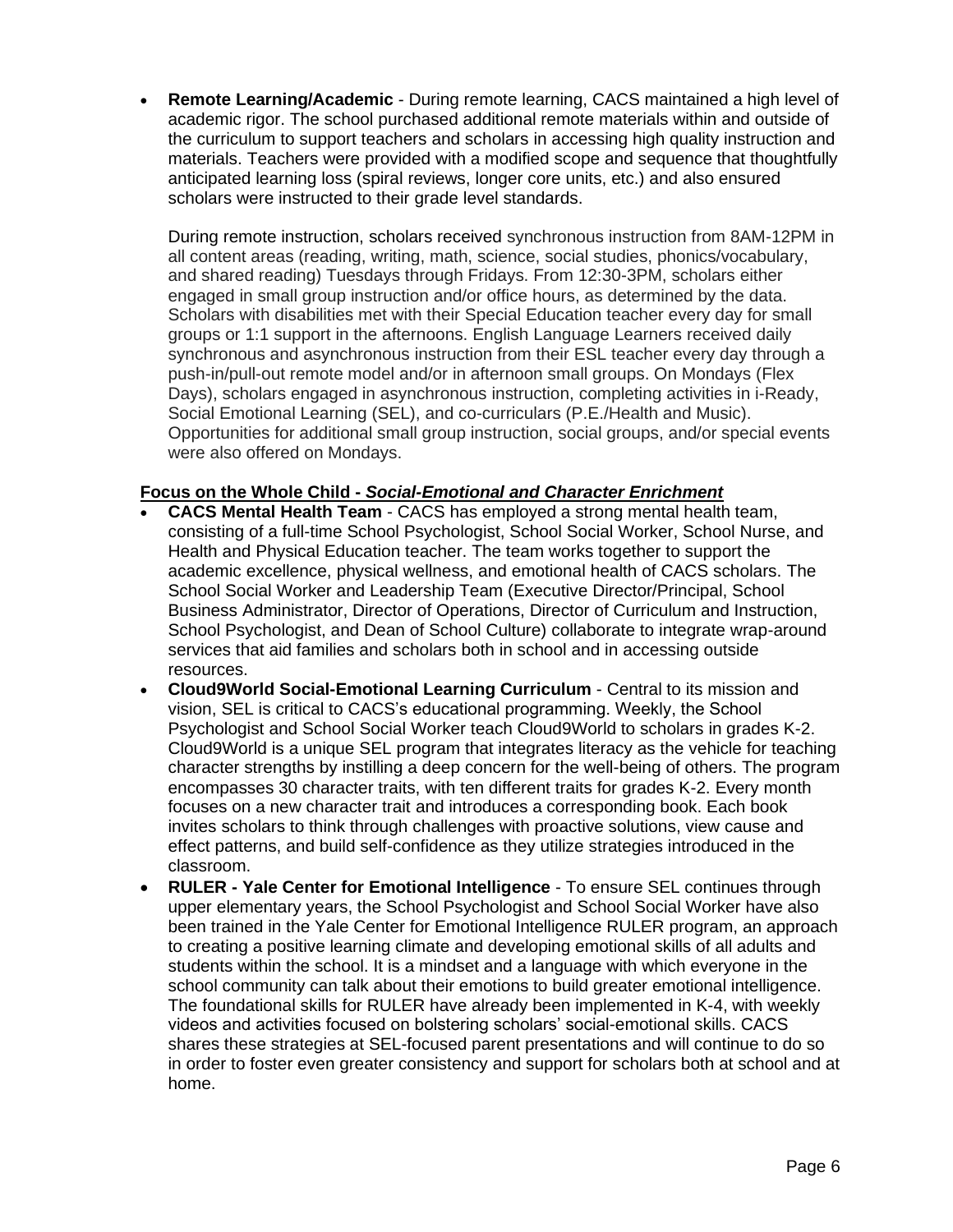• **Remote Learning/SEL** - CACS continued to prioritize SEL during remote learning. Every week, virtual newsletters were sent out to families detailing important information for the week. Included in these newsletters were community resources, wellness tips, and various SEL activities for families to complete with their scholar(s). Additionally, teachers held synchronous Google Meet social sessions to encourage peer-interaction throughout remote learning. Teachers continually promoted the well-being of scholars by creating interactive Bitmoji classrooms that included virtual field trips, games, movement activities, and read-alouds related to SEL. To further bolster SEL, CACS and CACS Academy Foundation (CAF) worked together to implement twice-monthly social groups for all grades, giving scholars an opportunity to virtually interact and socialize with their grade-level peers, outside of the classroom setting. Additionally, scholars in all grades participated in asynchronous SEL activities every Monday and asynchronous Morning Meetings 3 times a week. The goal of Morning Meeting is to promote a sense of community and to highlight special events going on in the school.

# **Focus on the Whole Child -** *Health and Wellness Initiatives*

- **Physical Education, Health, and Wellness Program**  Core to the CACS focus on the whole child, the school ensures that all scholars complete a physical education, health, and wellness curriculum. This approach includes a minimum of 45 minutes of physical education taught 2-3 times per week by the Health and Physical Education teacher. CACS has adopted HealthSmart, a comprehensive health education program in which scholars in grades 4 and 5 learn the knowledge and skills necessary to establish lifelong healthy choices, behaviors, and habits. Scholars also enjoy a half-hour lunch and a half-hour block for recess daily. During remote instruction, scholars received mandatory P.E. asynchronous work on Mondays and fourth grade scholars received mandatory Health asynchronous work through Google Classroom. On Tuesdays-Fridays the Health and Physical Education teacher pushed out optional movement activities to encourage regular physical activity.
- **Medical and Psychological Support** The full-time School Psychologist, School Nurse, School Social Worker, and Dean of School Culture works collaboratively with school leaders and teachers to integrate medical and mental health support within the educational model. This team provides wrap-around services that aid families and scholars both in school and in accessing outside resources. The School Nurse serves as a liaison between school personnel, family, community, and healthcare providers to advocate for healthcare and a school environment that empowers health and wellness. For the fourth year in a row, CACS partnered with a local community non-profit, Girls Helping Girls Period (GHGP), an organization dedicated to education on the need for feminine hygiene products among at-risk populations. GHGP also collects and distributes these products to scholars' older sisters and mothers, as needed.
- **Remote Learning/Psychological Support**  During remote instruction, the School Social Worker and School Psychologist continued providing individual counseling for scholars who received both mandated and non-mandated counseling. Both the School Social Worker and School Psychologist would routinely check in on families who indicated needing additional support, and the Leadership Team would step in to provide any resources as needed (food, home visits, etc.) The School Nurse maintained open communication with families who were in need of medical support or resources.
- **Breakfast & Lunch Distribution During Remote Instruction** Since March 13th, 2020 CACS has distributed over 100,000 meals daily to members of the community 18 years and younger, including its scholars. On pick-up days, families receive enough breakfast and hot lunch packages to feed each child in the household for an entire week. Additionally, meals are provided to families through long weekends and Spring Break.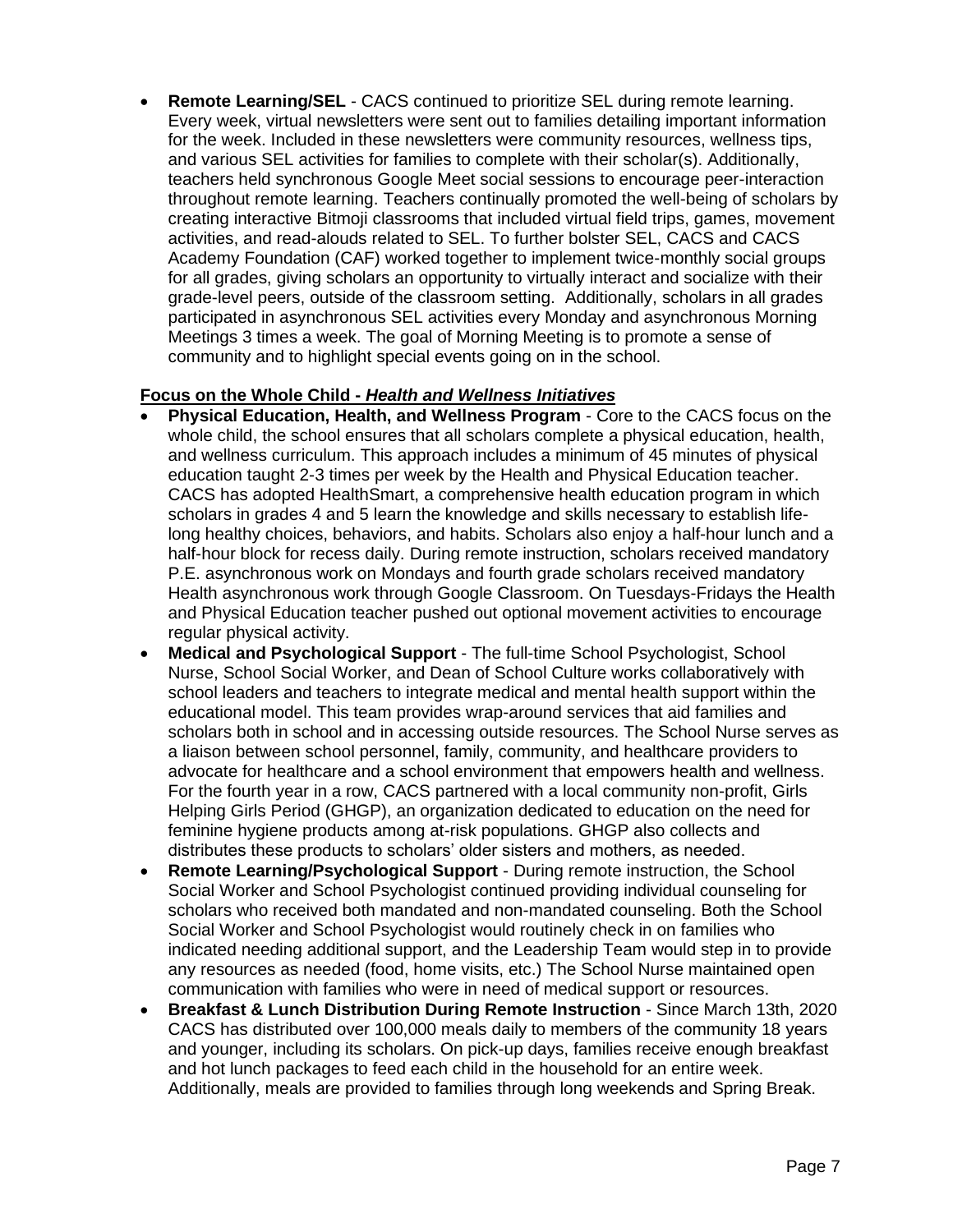Last summer and this summer, CACS applied for the Seamless Summer Option (SSO) through SNEARS to continue providing prepackaged meals to families.

• **Covid Care Packages** - During the 2020-21 school year CAF provided "Covid Care Packages" to over 20 families in the school community when someone in the home tested positive for Covid-19. CAF distributed care packages containing items such as cleaning supplies, masks, gloves, children and adult Tylenol/Advil, water, Gatorade, instant soup packets, toilet paper, paper plates, disposable cups, and utensils. Families have expressed how helpful the packages have been, and CAF plans to continue providing them through the summer, as needed.

#### **Joyful School Culture Built on High Expectations**

CACS is a welcoming, vibrant, and safe neighborhood school nestled in a residential section of Plainfield, New Jersey. The physical space reflects the joyful culture and high academic standards that scholars and parents have become accustomed to and make them proud to call CACS their school.

In 2016, the foundation of the CACS school culture was built by securing and renovating a clean, secure, and appealing facility that now includes 15 spacious classrooms with SMART boards, a gymnasium, and an outdoor courtyard. It was formed on the combination of 1) a rigorous academic program and high standards for student behavior, 2) joyful rituals and routines, and 3) warm communication between staff and students and families. Together, these components create the "special sauce" behind the excellence of the Cresthaven Academy program.

All systems and routines have been designed to maintain a joyful school culture based on high expectations for scholars. Schoolwide systems provide scholars with predictable, consistent routines from the start to the end of the school day. These routines communicate the message that all elements of the school day provide an opportunity for learning and that high expectations for behavior consistently throughout our daily schedule. All staff members are trained on schoolwide systems and routines and are prepared to steadily uphold expectations throughout the school day.

Many established systems and routines that were paused during remote instruction in the 2020- 21 school year will resume in the fall of 2021:

- During morning threshold, scholars will be given a choice to pick between an air hug, air fist bump, or wave as they enter the building. Mornings begin with a whole-school or class-based meeting, building a strong sense of community to set children up for success both socially and academically.
- During lunch, scholars will be encouraged to interact with their peers, use table manners, and respect the physical space, in an effort to develop critical social skills outside of a structured classroom environment.
- Recess will include a variety of fine-motor and gross-motor activities, planned to not only develop prosocial behaviors but also to promote physical development and wellness. Recess will end with quiet time to allow scholars a chance to refocus and recharge for an afternoon of learning. During remote instruction, scholars participated in social Google Meet sessions with their teachers and peers which included various socialemotional as well as movement activities. Additionally, CAF staff facilitated a "lunch bunch" social group for each grade on a biweekly basis.
- At the end of the school day, staff members will assist scholars in their transition to afterschool programming or home, developing rapport with families and community partners.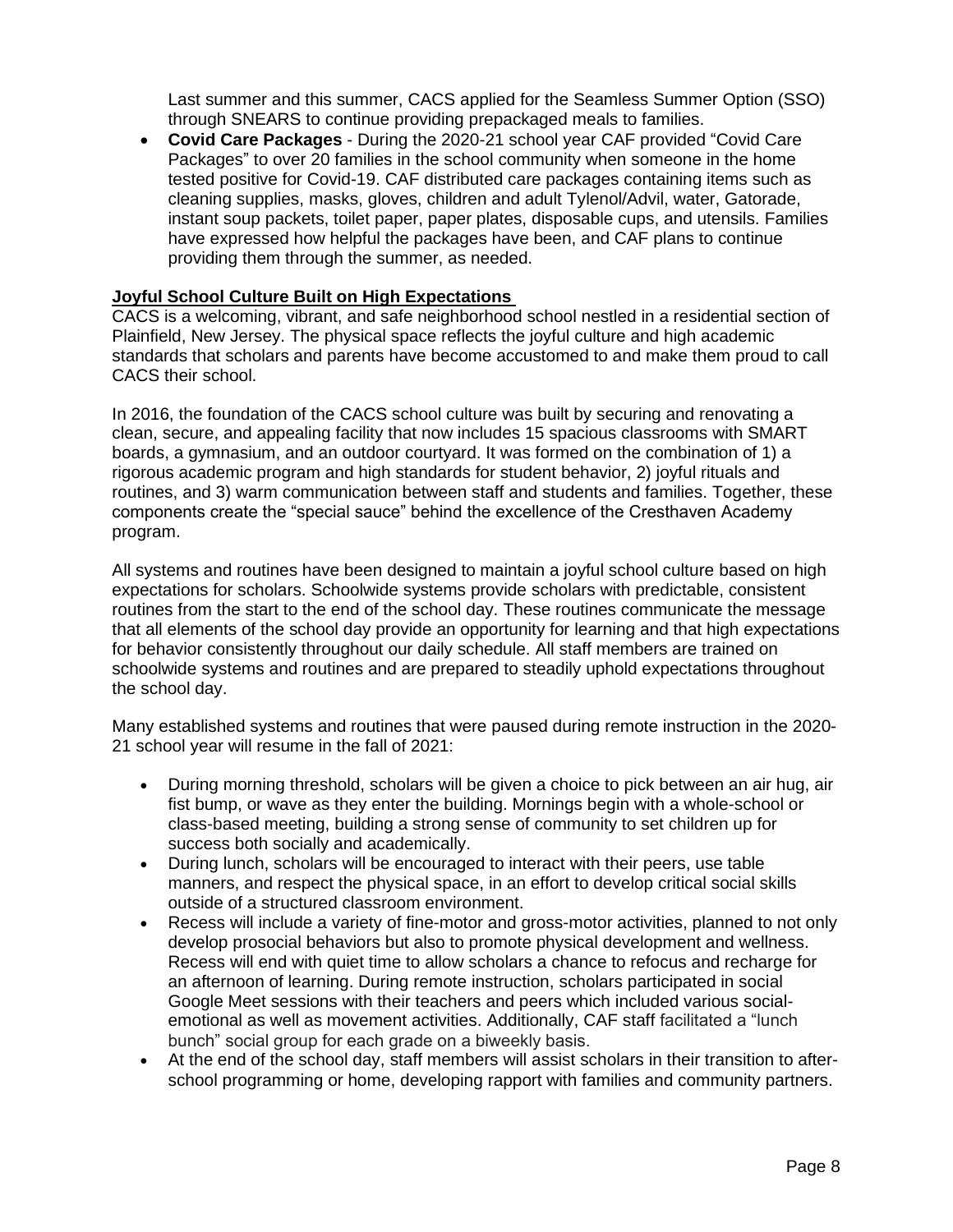• Scholar behavior during breakfast, lunch, arrival, and dismissal showcases the high level of expectations that the staff and scholars are held to at CACS.

# **Comprehensive Student Supports**

- **Inclusion Model**  CACS employs an inclusion model with 67% of classrooms managed by both special education and general education teachers. This model enables CACS educators to drive academic results for scholars with disabilities alongside their general education peers. The inclusion model provides exceptional capacity to meet the individualized needs of students regardless of whether they are classified or not. Scholars in the referral process also benefit from classroom strategies developed and implemented to support students with disabilities (SWDs). During remote learning, all special education teachers provide daily instructional Google Meet sessions in the afternoon to provide individualized academic support for all SWDs. Related services, including Speech and Language Therapy as well as Occupational Therapy, were also provided weekly through individualized instructional videos on the Google Classroom platform and through live instruction during office hours.
- **Sheltered English Instruction**  Nearly 10% of CACS scholars are classified as English Language Learners (ELLs). The full-time ESL teacher provides push-in services to all ELLs as needed. Additionally, CACS offers a unique support system for ELLs in that 90% of teachers are certified in the 15-hour online course, "Teacher Professional Development in Sheltered English Instruction (SEI)" provided by the NJDOE. The SEI course provides teachers with research-based methods to instruct diverse groups of ELLs in English and classroom content simultaneously. This enables ELLs to stay in their classrooms longer so that they do not miss crucial academic content while acclimating to an English learning environment. CACS also provides pull-out English as a Second Language (ESL) services to scholars who need it based on English proficiency assessments, but the block of time they spend outside the classroom is reduced by half because such a large percentage of teachers are trained in SEI.
- **ESL Push-In and Pull-Out Program** CACS uses the three-step protocol outlined by the NJ Department of Bilingual Education for identification of ELLs and determines placement in ESL programs based upon English language proficiency derived from the summer Kindergarten W-APT screening, WIDA MODEL, or spring ACCESS assessments, depending on the grade of the scholar. Students will continue to be actively assessed throughout the year using internal assessments and/or standardized tests as indicated by the guidelines. In specific cases, where deemed necessary, scholars may be administered the WIDA MODEL each June or midyear to ensure key school personnel have access to the most current data possible regarding a scholar's listening, speaking, reading, and writing proficiency, as well as oral language and literacy proficiency levels. The full-time ESL teacher enables the school to deliver a highly inclusive ESL program so that ELLs can learn alongside their non-ELL peers. Additionally, all ELLs are provided with push-in and pull-out services as needed. During remote learning in the 2020-21 school year, ELLs continued to receive daily remote English instruction from the ESL teacher through additional push-in and pull-out synchronous and asynchronous instruction. Interim assessments (UChicago STEP and the WIDA - ACCESS for ELLs 2.0 and where needed the WIDA MODEL) enabled teachers to craft individualized instruction based on the most current data throughout the year.
- **Bilingual Capacity throughout the School**  CACS has extensive bilingual capacity throughout the school to support ELL scholars and their families. The school employs one full-time ESL teacher and five Spanish-speaking certified teachers. The Director of Curriculum and Instruction is also ESL-certified. Twenty-nine teachers are certified in SEI and five members of the leadership and support team are also bilingual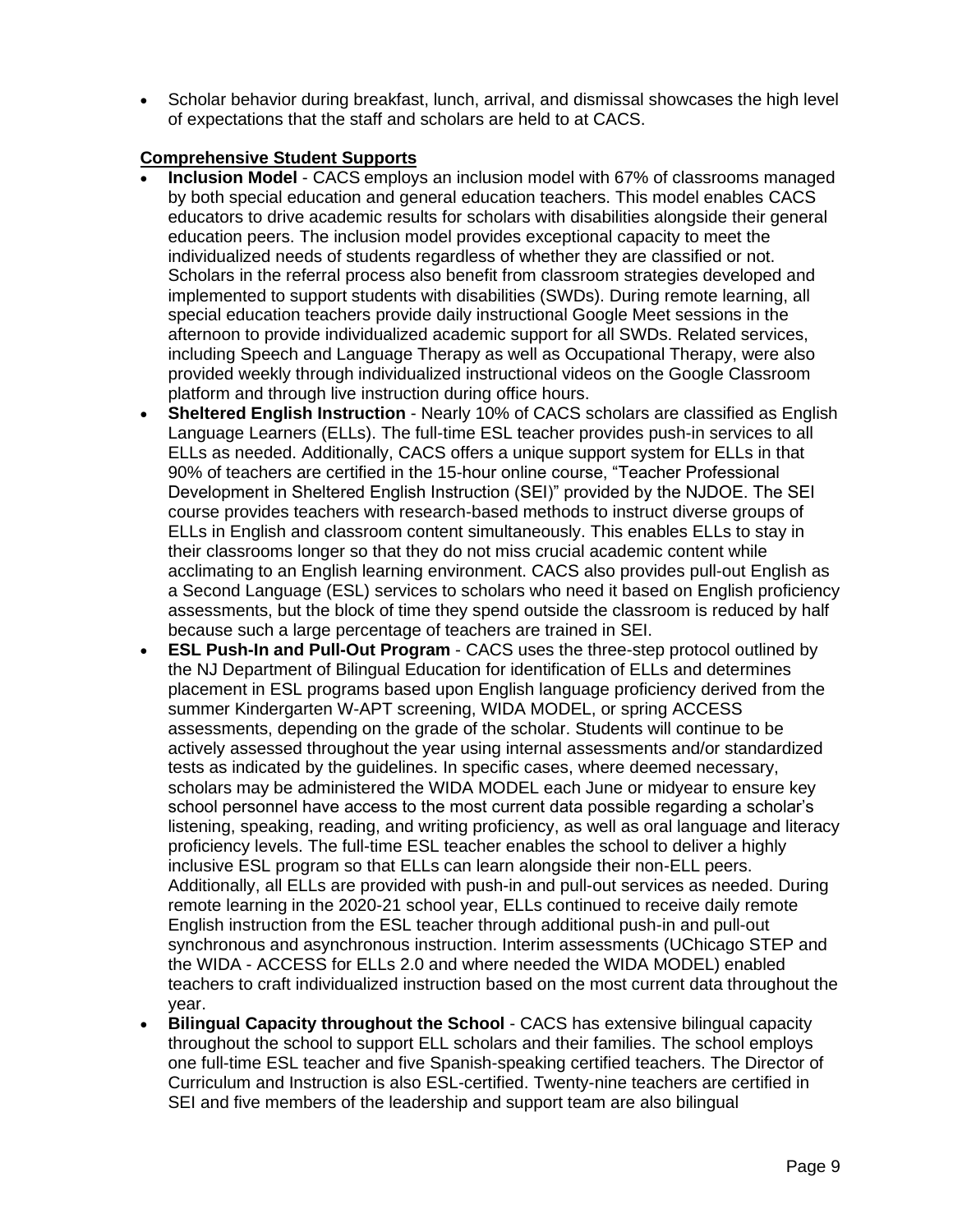(English/Spanish). Additionally, multiple members of the CACS family are bilingual, including the Office Manager, Campus Aide, Operations Assistant and staff members of CAF. CACS is able to establish and continue this as an essential criterion in recruitment and hiring as it aims to meet and exceed the diverse needs displayed by CACS scholars.

- **Summer Academy** CACS offers a Summer Academy focused on providing additional instruction to scholars who are entitled to Extended School Year services as well as to scholars who require additional academic support. During Summer '20, 52 scholars signed up for virtual Summer Academy. Asynchronous videos for related services were also provided as an additional support for scholars who receive Speech and Language Services and/or Occupational Therapy services during the school year. The four-week program was offered three days a week, and scholars were required to complete asynchronous instructional videos and assignments, aligned to how they were receiving remote instruction at that time. Scholars also received daily Google Meet calls to provide 1:1 and/or small group synchronous instruction, in addition to the asynchronous videos and assignments. The CACS summer curriculum focused on remedial literacy and math instruction. Summer Academy is being offered again virtually to 83 scholars during Summer '21 to address learning loss due to the Covid-19 pandemic. The goal is to support scholars socially, emotionally, physically, and academically to set them up for success as CACS returns to a normal school schedule for the 2021-22 school year.
- **After School Program**  CACS benefits from a close working relationship with CAF, which provides support and resources for scholars in keeping with the mission to develop the whole child. Together the organizations offer an in-house after school enrichment program for all enrolled scholars. Prior to remote instruction, the after school program included homework help, music, art education, martial arts, soccer, swim, and yoga, as well as team-building, social development, and community service projects. After school programming was available from 3:45-6:00 p.m. on Monday, Tuesday, Thursday, and Friday, as well as from 1:45-5:00 p.m. each Wednesday to allocate the necessary time for the school's teacher training days. The after school program will resume in the 2021-22 school year. CAF will begin the process of having returning families complete re-enrollment forms at the end of July 2021.

# **Critical Partners**

- **Family Involvement in School Life**  Academic achievement is enhanced when scholars and families are safe, healthy, and engaged. To this end, CACS places a high priority on involving parents and guardians in the educational process through consistent, bilingual communication via face-to-face contact, text messages, emails, quarterly newsletters, virtual Coffee with the Principal/Town Hall Meetings, Parent Nights, and three annual parent-teacher conferences. During the 2020-21 school year, parent-teachers conferences were held virtually while maintaining 100% attendance as achieved in prior years. Families also participated in surveys throughout the year to assess their satisfaction with the school environment, increase the effectiveness of remote instruction, and determine the specific needs of any families needing critical resources such as food, clothing, or other supplies. Additionally, the Special Education Parent Advisory Group (SEPAG) continued to hold virtual meetings for parents of scholars with disabilities. Finally, the school uses the Remind App, which provides free translation to any language, to foster active communication between home and school.
- **Community Partners**  CACS works closely with organizations located in and around Plainfield. Further details about these partners are outlined in **Section 2.2. Family and Community Involvement**.
- **Home Visits**  Since its founding, CACS has dedicated significant resources to home visits for newly enrolled Kindergarten scholars in an effort to get to know each family well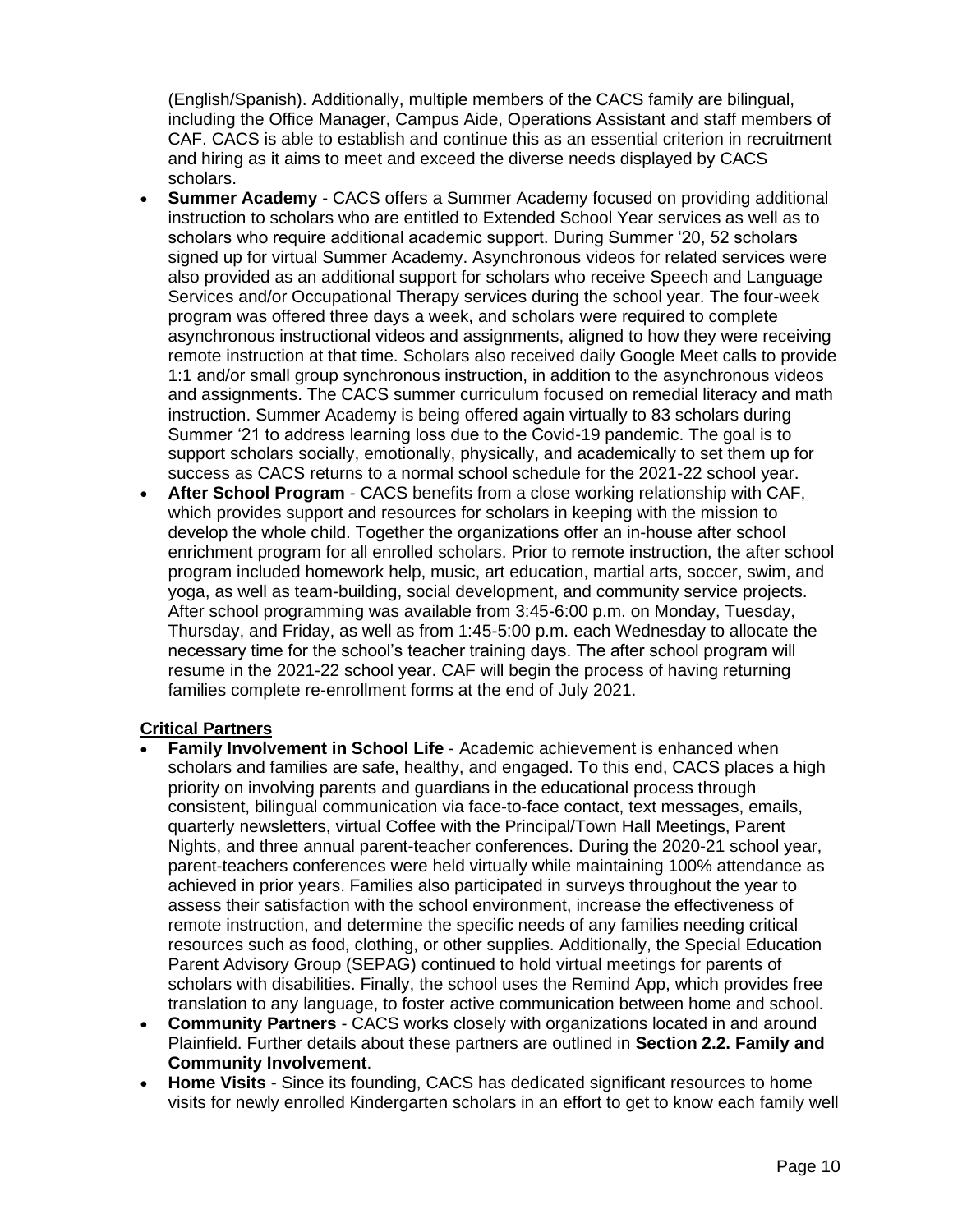in order to best serve the whole child. Additionally, home visits enable school officials to identify families in crisis, and in conjunction with CAF, proactively provide food, meals, clothing, or other resources. Home visits could not take place during the summer of 2020 due to the school's focus on meeting acute needs resulting from Covid-19 pandemic such as (but not limited to) continuing food distribution to families, ensuring technology access for all scholars, and hosting virtual orientations and parent gatherings. CACS will schedule virtual home visits during the summer of 2021 to continue to partner with families and work towards collaboratively achieving the school's mission.

c) **Academic Goals** - CACS purchased i-Ready in December 2020 to gather more data on how scholars are performing during remote instruction, address learning loss due to the Covid-19 pandemic, and to develop personalized lessons to help scholars achieve grade-level proficiency. The i-Ready program is a one-on-one online student learning platform that provides customized instruction in Reading and Math to students. Scholars are encouraged to complete at least 30 minutes of Reading and 30 minutes of Math per week in the program. Through online assessments, i-Ready determines the academic competencies of scholars and then develops personalized lessons to help them achieve grade-level proficiency.

| Goal 1         | Increase the percentage of scholars performing on or above grade level in<br>Reading.             |
|----------------|---------------------------------------------------------------------------------------------------|
| Measure        | Average percentage of lessons passed within individualized learning<br>platforms on i-Ready.      |
| Target         | From 1/1/21 to 6/18/21, the average of lessons passed on i-Ready will be<br>70% or more.          |
| Actual Outcome | The average of lessons passed on i-Ready among K-4 scholars was 74%.<br><b>GOAL HAS BEEN MET.</b> |

| Goal 2         | Increase the percentage of scholars performing on or above grade level in<br>Math.                |
|----------------|---------------------------------------------------------------------------------------------------|
| Measure        | Average percentage of lessons passed within individualized learning<br>platforms on i-Ready.      |
| Target         | From 1/1/21 to 6/18/21, the average of lessons passed on i-Ready will be<br>70% or more.          |
| Actual Outcome | The average of lessons passed on i-Ready among K-4 scholars was 74%.<br><b>GOAL HAS BEEN MET.</b> |

| Goal 3         | Increase the percentage of scholars performing on or above grade level in<br>Reading and Math.                                                                                                                                                                                                          |
|----------------|---------------------------------------------------------------------------------------------------------------------------------------------------------------------------------------------------------------------------------------------------------------------------------------------------------|
| Measure        | i-Ready diagnostic test.                                                                                                                                                                                                                                                                                |
| Target         | At least 50% of scholars will achieve their typical growth in Reading and<br>Math.                                                                                                                                                                                                                      |
| Actual Outcome | Per i-Ready, diagnostic results are not accurate until scholars complete<br>three diagnostics. During the 2020-21 school year, 99% of scholars<br>completed two diagnostics as i-Ready was not implemented until Jan/Feb.<br>2021. Scholars will complete three diagnostics in the 2021-22 school year. |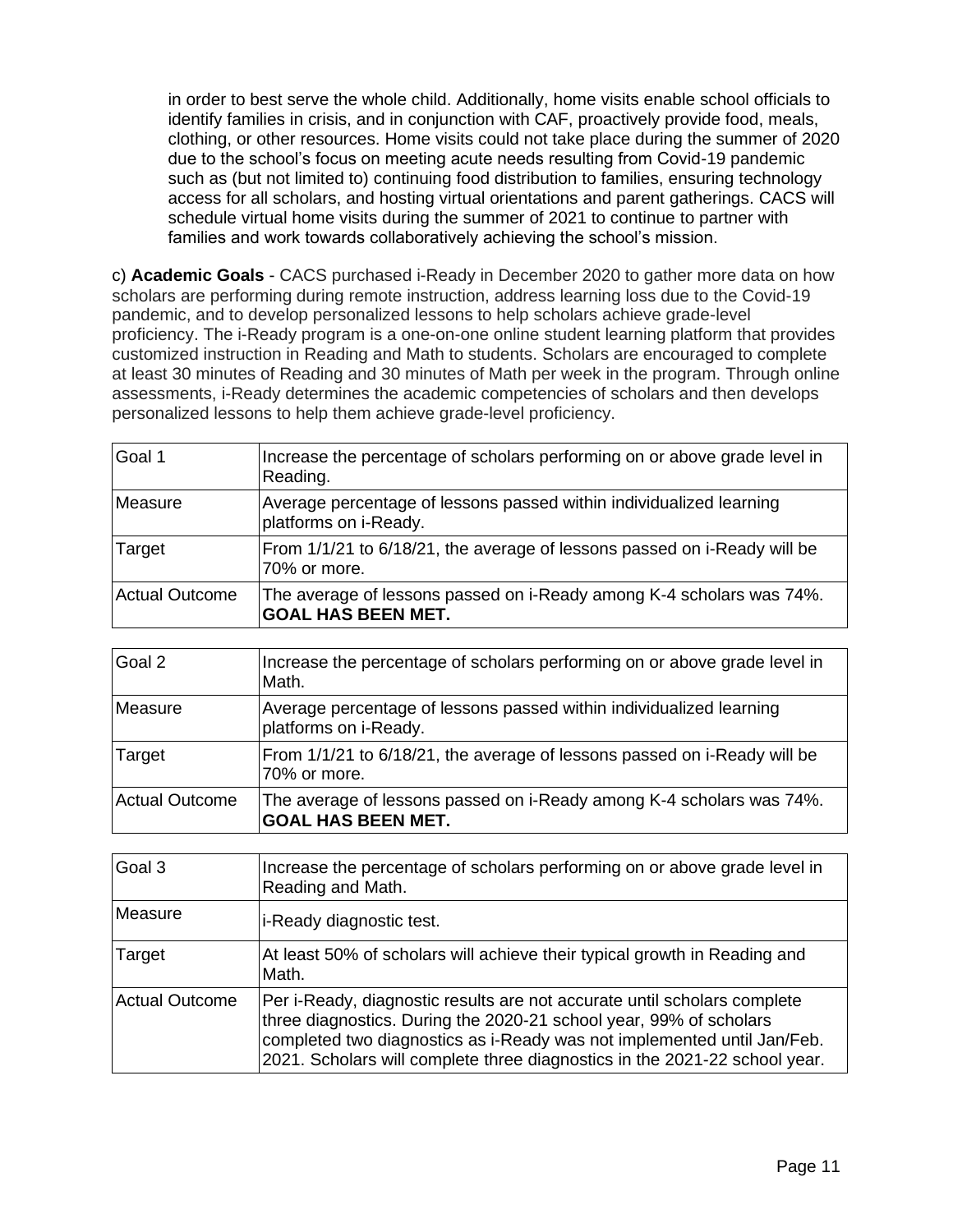# **1.2 Curriculum**

a) All charter schools are required to adopt and implement curriculum aligned to the New Jersey Student Learning Standards. To affirm the charter school's commitment to this requirement, complete and submit [Appendix A,](#page-29-0) available at the end of this document.

#### **1.3 Instruction**

a) What constitutes high quality instruction at this school?

CACS's curriculum is aligned with New Jersey Student Learning Standards (NJSLS) and is consistent with the high expectations embedded in the CACS mission. Instruction that is delivered with high levels of student engagement, student inquiry, and joy while being developmentally appropriate constitutes high quality instruction at CACS. The school leverages assessments to inform instruction and 1:1 technology to ensure students receive personalized learning that is both relevant and rigorous. The co-teaching model employed by CACS also allows for student-centered classrooms, as evidenced by opportunities for a variety of learning formats such as small group instruction, collaborative work, and large group work led by 2 fully certified teachers.

b) Provide a brief description of the school's common instructional practices.

CACS believes in differentiated instruction and ensuring that all of its scholars, including ELLs and SWDs, receive high quality instruction. Teach Like a Champion by Doug Lemov is studied and implemented for classroom management. Staff consistently engage in deep analysis of student work and action planning for the days/weeks/months ahead utilizing results from STEP (Strategic Teaching and Evaluation of Progress) by UChicago and i-Ready. The school's joyful classrooms are filled with high expectations. In grades K-5, Responsive Classroom techniques are utilized to ensure instruction and classroom management are aligned with developmentally appropriate practices (DAP). Staff receive training in these areas for 2.5 weeks at the beginning of the school year as well as ongoing professional development throughout the year. Through feedback, analysis, and modeling, CACS teachers are able to make growth within their instructional practices each year.

c) Describe how the school has made efforts to engage students in in-person instruction? What areas of strength and areas of opportunity remain? What percentage of students remain in remote instruction, if any?

Feedback from a parent survey suggested that 60% of families wanted scholars to remain on fully remote instruction and 40% wanted scholars to transition to hybrid instruction. To keep scholars engaged during in-person instruction teachers in grades K-3 had one teacher teach all of the in-person scholars and one teacher teach the remote scholars. All Covid-19 protocols remained in place and teachers were encouraged to deliver their instruction with the same joy and high expectations. Areas of improvement include: increasing attendance for the number of scholars attending in-person learning and increasing the use of technology with scholars in grades K-2.

#### **1.4 Assessment**

a) February 25, 2021, the Department required the submission of local interim assessment data to report on whether students were below, on, or above grade level, with "grade level" referencing the charter school's expectations of student mastery of the New Jersey Student Learning Standards (NJSLS). For the purposes of the collection, the Department requested interim assessment data from assessments administered between November 16, 2020 and February 19, 2021. Fill in the following interim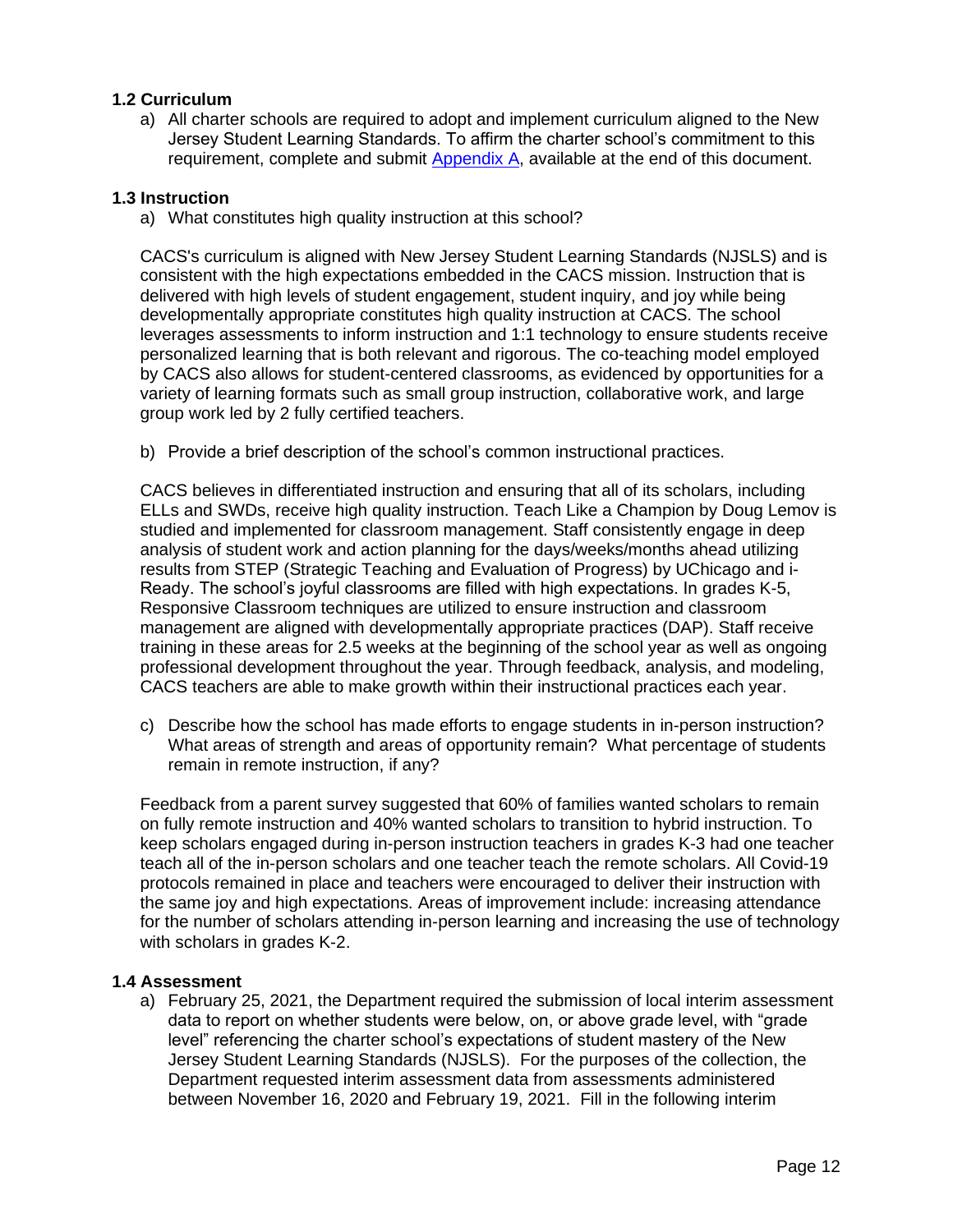assessment data by percentage of students below, on, or above, and include end of year assessment results by percentage of students below, on, or above grade level for local assessments administered by the school.

| <b>Assessment</b>                | <b>Interim Assessment</b> |       | <b>End of Year Assessment</b> |                 |    |       |
|----------------------------------|---------------------------|-------|-------------------------------|-----------------|----|-------|
| Percentage of Below<br>students: |                           | On    | Above                         | <b>Below</b>    | On | Above |
| ELA K                            | 28.6%                     | 31.2% | 40.3%                         | Not Applicable* |    |       |
| ELA <sub>1</sub>                 | 64.1%                     | 16.7% | 19.2%                         |                 |    |       |
| ELA <sub>2</sub>                 | 63.6%                     | 20.8% | 15.6%                         |                 |    |       |
| ELA <sub>3</sub>                 | 64.5%                     | 26.3% | 9.2%                          |                 |    |       |
| ELA 4                            | 71.8%                     | 17.9% | 10.3%                         |                 |    |       |
| <b>MATK</b>                      | 40.3%                     | 15.6% | 44.2%                         |                 |    |       |
| MAT <sub>1</sub>                 | 78.2%                     | 9.0%  | 12.8%                         |                 |    |       |
| MAT <sub>2</sub>                 | 85.5%                     | 10.5% | 3.9%                          |                 |    |       |
| MAT <sub>3</sub>                 | 92.2%                     | 6.5%  | 1.3%                          |                 |    |       |
| MAT <sub>4</sub>                 | 83.3%                     | 12.8% | 3.8%                          |                 |    |       |

#### **Table 2: Proficiency Rates on local assessments**

\*Due to the inconsistencies of hybrid instruction, CACS did not administer end of year assessments.

- b) Identify the type of assessments used for interim assessment data:
	- Vendor and charter created
- c) Identify the type of assessments used for end of year assessment results:
	- Not applicable
- d) Explain what steps the school has taken, or plans to take, to ensure progress in both subjects by grade level and by subgroup (i.e., students eligible for free and reducedprice lunch, English language learners, students with disabilities, and racial/ethnic groups).

CACS has implemented i-Ready to identify and target areas of need for individual scholars in order to put them on the right path toward achieving grade level proficiency in ELA and Math. The efficacy of i-Ready is supported by research studies for both general and special education students. One such research study was conducted by Curriculum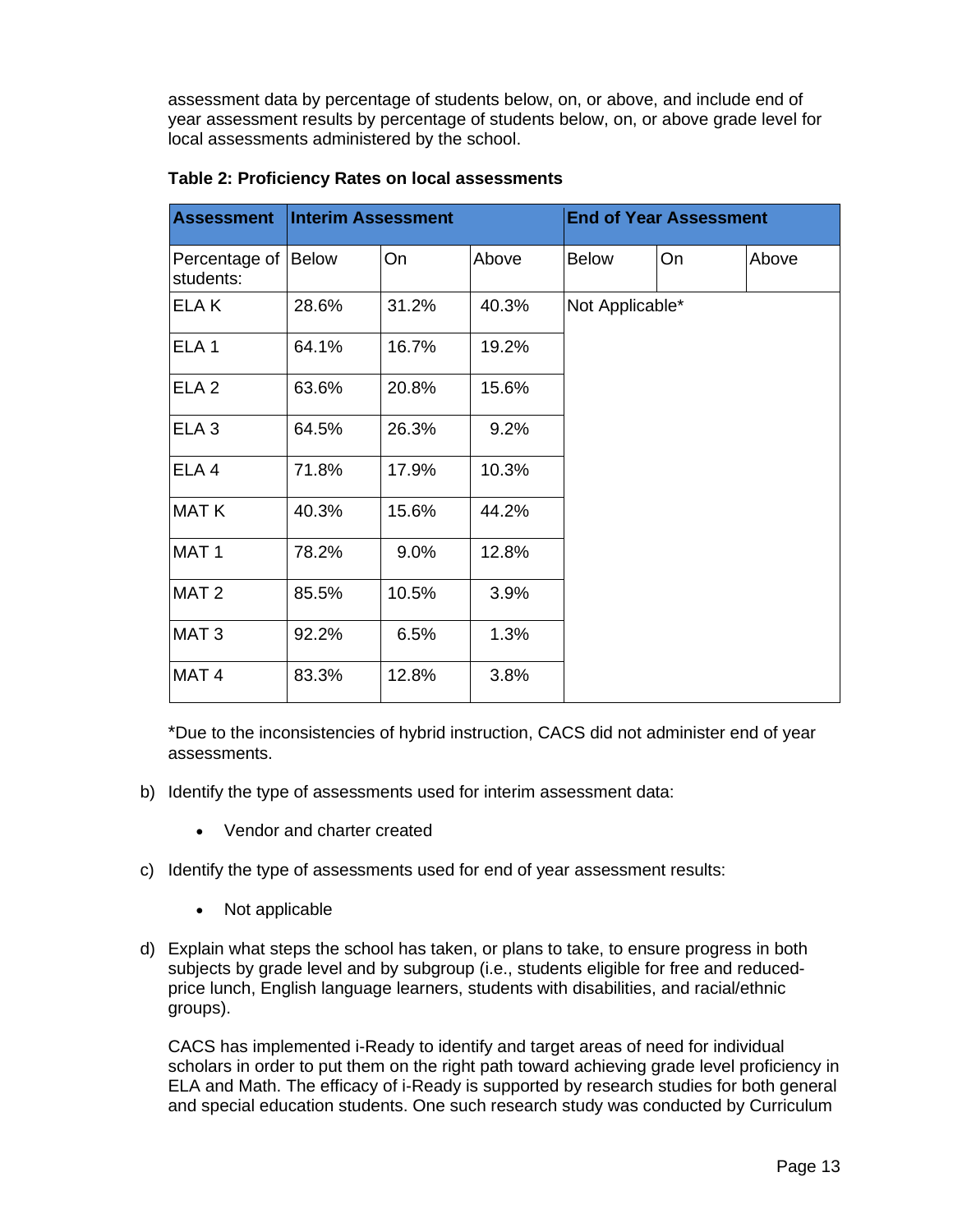Associates over the 2017-2018 school year among more than 1 million K-8 students in both reading and mathematics. The study found that general education students who used i-Ready experienced greater learning gains compared to students who did not. This study also showed greater growth among English Language Learners, students with disabilities, students of color, and economically disadvantaged students who had access to the i-Ready program compared to those students from the same subgroups who did not.

| <b>Subject</b>                     | Kindergarten                                                                                                                                                                                                                                                                                                                                                                                                                                                                         | Grade 1                                                                                                                                                                                                                                                                                                                                                                                                                                           | <b>Grade 2</b> | Grade 3                                                                                               | Grade 4               |
|------------------------------------|--------------------------------------------------------------------------------------------------------------------------------------------------------------------------------------------------------------------------------------------------------------------------------------------------------------------------------------------------------------------------------------------------------------------------------------------------------------------------------------|---------------------------------------------------------------------------------------------------------------------------------------------------------------------------------------------------------------------------------------------------------------------------------------------------------------------------------------------------------------------------------------------------------------------------------------------------|----------------|-------------------------------------------------------------------------------------------------------|-----------------------|
| Literacy                           | i-Ready Reading and Writing Diagnostic Assessments were given in<br>January/February and May/June 2021.                                                                                                                                                                                                                                                                                                                                                                              |                                                                                                                                                                                                                                                                                                                                                                                                                                                   |                |                                                                                                       |                       |
| Math                               | i-Ready Diagnostic Assessments were given in January/February and<br>May/June 2021.                                                                                                                                                                                                                                                                                                                                                                                                  |                                                                                                                                                                                                                                                                                                                                                                                                                                                   |                |                                                                                                       |                       |
| Science*                           | 3-4 assessments throughout each unit to<br>determine scholars' understanding of<br>science content. *Canceled due to Covid-19                                                                                                                                                                                                                                                                                                                                                        |                                                                                                                                                                                                                                                                                                                                                                                                                                                   |                |                                                                                                       |                       |
| English as<br>a Second<br>Language | WIDA - APT (September &<br>June)<br>Used as a screener as one of<br>multiple measures,<br>administered when scholars<br>are identified using New<br>Jersey's 2019 initial<br>identification 3-Step process<br>to determine ESL program<br>eligibility                                                                                                                                                                                                                                | For an incoming student, ACCESS score<br>from previous district and may administer<br>MODEL upon entering for up to date data on<br>listening, speaking, reading, and writing<br>proficiency.<br>WIDA - ACCESS measures growth in<br>English Language Proficiency in the<br>domains of listening, speaking, reading, and<br>writing to provide feedback to tailor<br>instruction and potential for exit. Required<br>for students as ELLs yearly. |                |                                                                                                       |                       |
| Special<br>Education               | CACS systematically tracks the completion of goals and objectives defined in<br>all scholar IEPs including reading, writing, mathematics, and any related<br>service being provided (i.e. speech and language therapy, occupational<br>therapy, and/or counseling). Data is collected throughout the year and<br>delivers insights into the effectiveness of our special education interventions,<br>both in terms of individual students and collectively across and within grades. |                                                                                                                                                                                                                                                                                                                                                                                                                                                   |                |                                                                                                       |                       |
| <b>NJSLA</b><br>ELA and<br>Math**  |                                                                                                                                                                                                                                                                                                                                                                                                                                                                                      |                                                                                                                                                                                                                                                                                                                                                                                                                                                   |                | Measures the extent<br>college or career<br>ready in ELA and<br>Math. ** Canceled<br>due to COVID-19. | to which students are |

e) For each subject and grade level, provide a list of the diagnostic, formative, and summative assessments that were administered during the 2020-2021 year.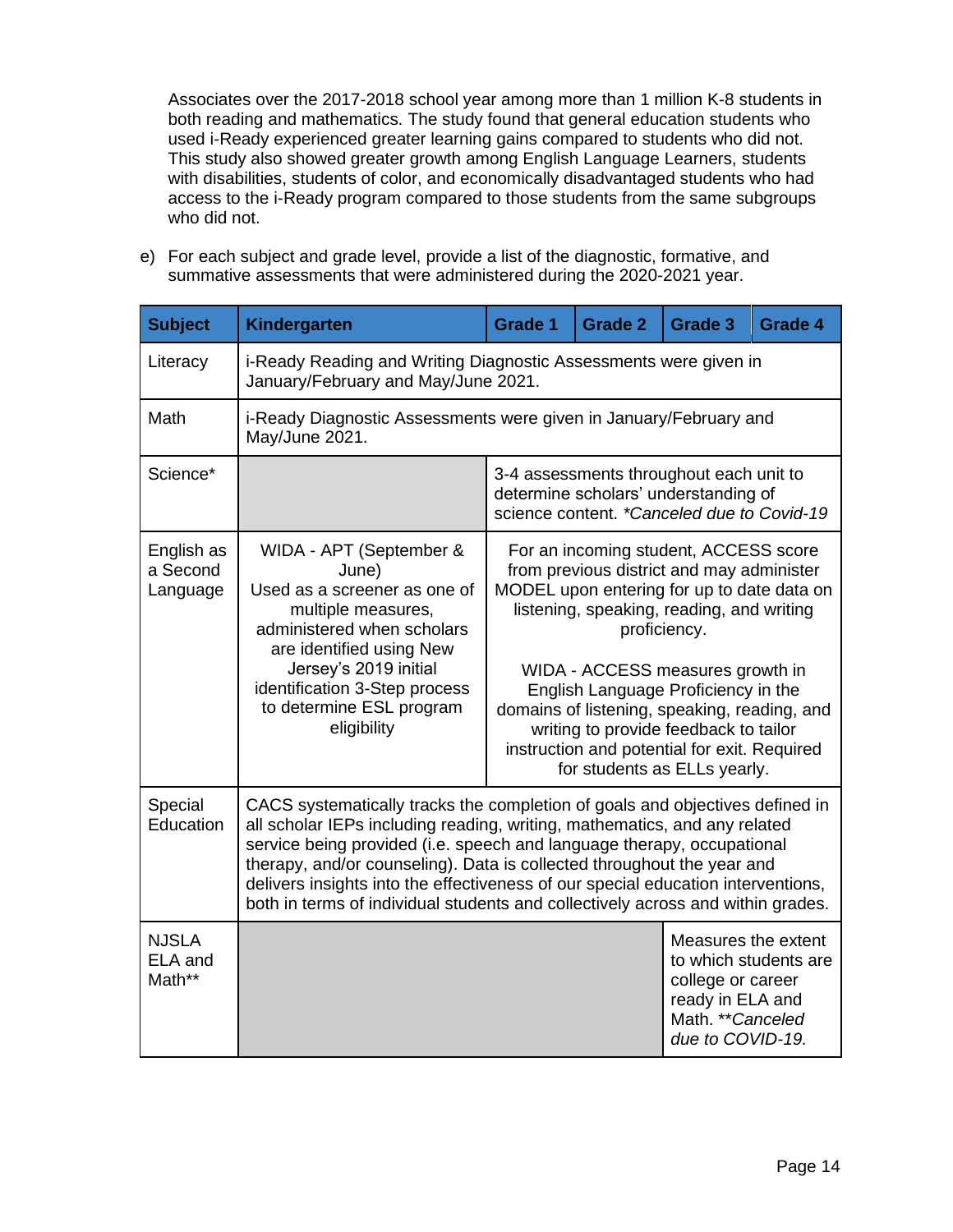f) Describe how results from the assessments listed above were used to improve instructional effectiveness and student learning.

| <b>Assessments</b>                                                                      | How does it improve instruction & student<br>learning?                                                                                                                                                                   |  |  |
|-----------------------------------------------------------------------------------------|--------------------------------------------------------------------------------------------------------------------------------------------------------------------------------------------------------------------------|--|--|
| i-Ready one-on-one online<br>student learning platform for<br>Reading, Writing and Math | Provides customized instruction for individual<br>scholars using online assessments of academic<br>competencies<br>Identifies and targets areas of need to help<br>$\bullet$<br>scholars achieve grade level proficiency |  |  |
| WIDA - APT (September)                                                                  | Used as a screener when students are identified<br>based on Home Language Survey and multiple<br>criteria to determine ESL placement                                                                                     |  |  |
| WIDA - ACCESS (May)                                                                     | Required for students designated as ELLs yearly                                                                                                                                                                          |  |  |

g) Describe how the school maintained fidelity in assessment outcomes through the administration of assessments in 2020-2021.

The school maintained fidelity with assessments by using GoGuardian which helped teachers monitor scholar Chromebook use remotely. All assessments were administered under the observation of a teacher. CACS utilized i-Ready to gather consistent data for ELA and Math. The table below shows the percentage of i-Ready lessons passed in ELA by grade level:

| I-READY DATA - Percentage of Lessons Passed (Year-to-Date) - ELA |           |        |         |           |  |
|------------------------------------------------------------------|-----------|--------|---------|-----------|--|
| 1/1/21 - 6/18/21                                                 | $0 - 49%$ | 50-69% | 70-100% | Average % |  |
| Kindergarten                                                     | 3%        | 25%    | 73%     | 78%       |  |
| 1st Grade                                                        | 3%        | 12%    | 85%     | 85%       |  |
| 2nd Grade                                                        | 7%        | 6%     | 87%     | 85%       |  |
| 3rd Grade                                                        | 13%       | 18%    | 68%     | 76%       |  |
| 4th Grade                                                        | 26%       | 19%    | 54%     | 65%       |  |

The table below shows the percentage of i-Ready lessons passed in Math by grade level: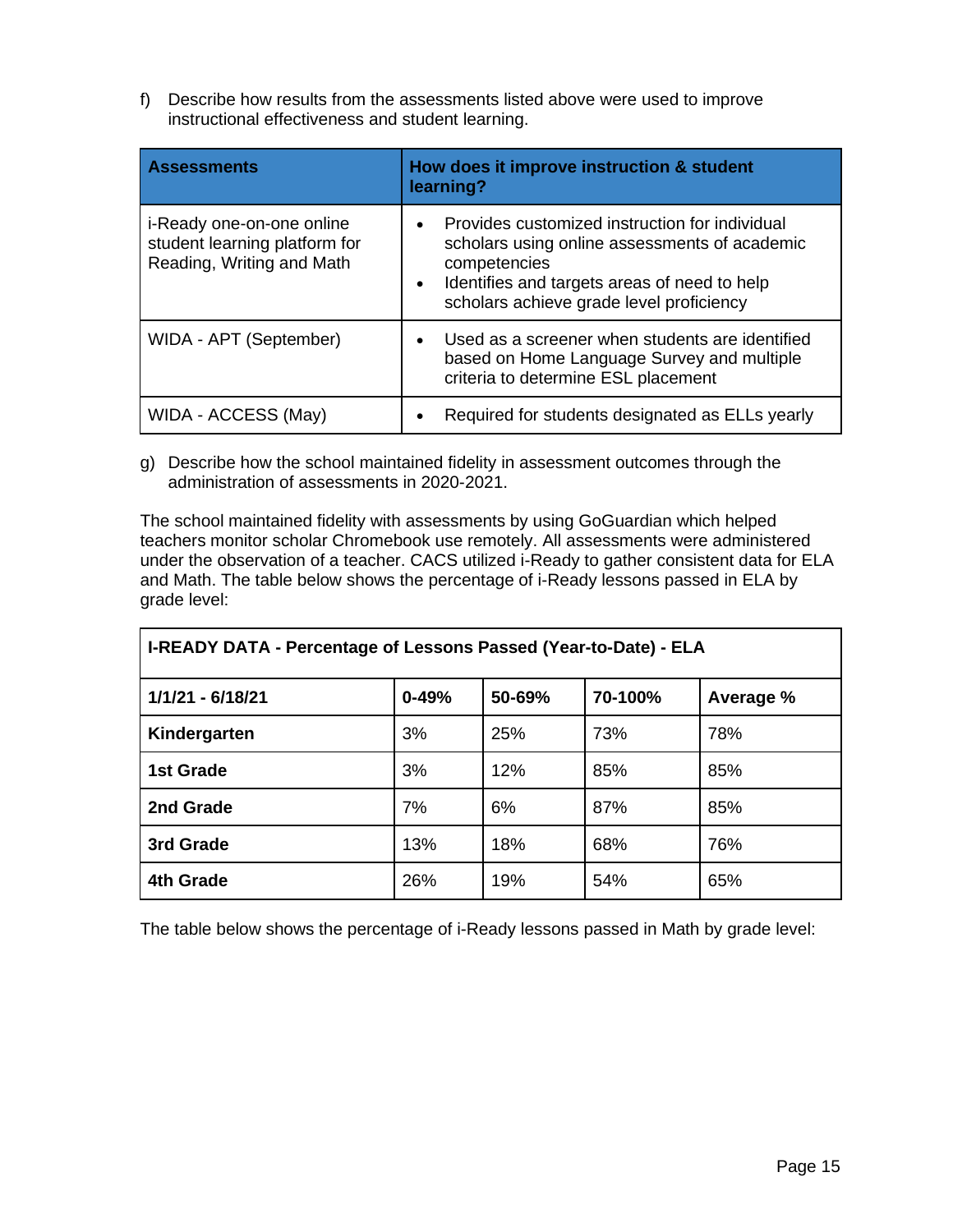| I-READY DATA - Percentage of Lessons Passed (Year-to-Date) - MATH |           |        |         |           |
|-------------------------------------------------------------------|-----------|--------|---------|-----------|
| 1/1/21 - 6/18/21                                                  | $0 - 49%$ | 50-69% | 70-100% | Average % |
| Kindergarten                                                      | 3%        | 11%    | 87%     | 88%       |
| 1st Grade                                                         | $0\%$     | 0%     | 100%    | 97%       |
| 2nd Grade                                                         | $0\%$     | 4%     | 96%     | 95%       |
| 3rd Grade                                                         | 3%        | 11%    | 86%     | 88%       |
| 4th Grade                                                         | 9%        | 18%    | 73%     | 80%       |

Additionally, online progress monitoring through STEP gave teachers a chance to meet remotely with students 1:1 to gather data around literacy components. These 1:1 assessments allowed teachers to gather accurate snapshots of student reading development. Finally, grade 4 scholars received the Start Strong Assessment provided by the DOE to gather standards-aligned data in ELA and Math at the start of the year. For every new assessment administered, training was provided to parents on creating calm, independent testing environments at home so that teachers were able to gather the most accurate data to inform their instruction.

# **1.5 Organizational Capacity - School Leadership/Administration**

#### **Table 3: School Leadership/ Administration Information**

| <b>Administrator</b><br><b>Name</b> | Title                                | <b>Start Date</b> | <b>Annual Salary</b>    |
|-------------------------------------|--------------------------------------|-------------------|-------------------------|
| Monica Villafuerte                  | <b>Executive Director/Principal</b>  | 7/22/16           | \$142,054.51            |
| Meghan Pipchick                     | <b>School Business Administrator</b> | 7/22/16           | \$94,545.00 (Part-Time) |

#### **School Culture & Climate**

The following questions are aligned to the *[Organizational Performance Framework](https://www.nj.gov/education/chartsch/accountability/docs/OrganizationalPerformanceFramework_NJDOE_08132015.pdf)*, Performance Area 2: School Culture & Climate.

#### **2.1 School Culture and Climate**

#### **Table 4: School Culture and Climate Learning Environment**

| <b>Learning Environment</b>                                                                                   |        |
|---------------------------------------------------------------------------------------------------------------|--------|
| Total Attendance Rate: (use the total number of days<br>present divided by the total number of days enrolled) | 95.65% |
| Elementary School Attendance Rate (grades K-5)                                                                | 95.65% |
| lStudent - Teacher Ratio                                                                                      | 13:1   |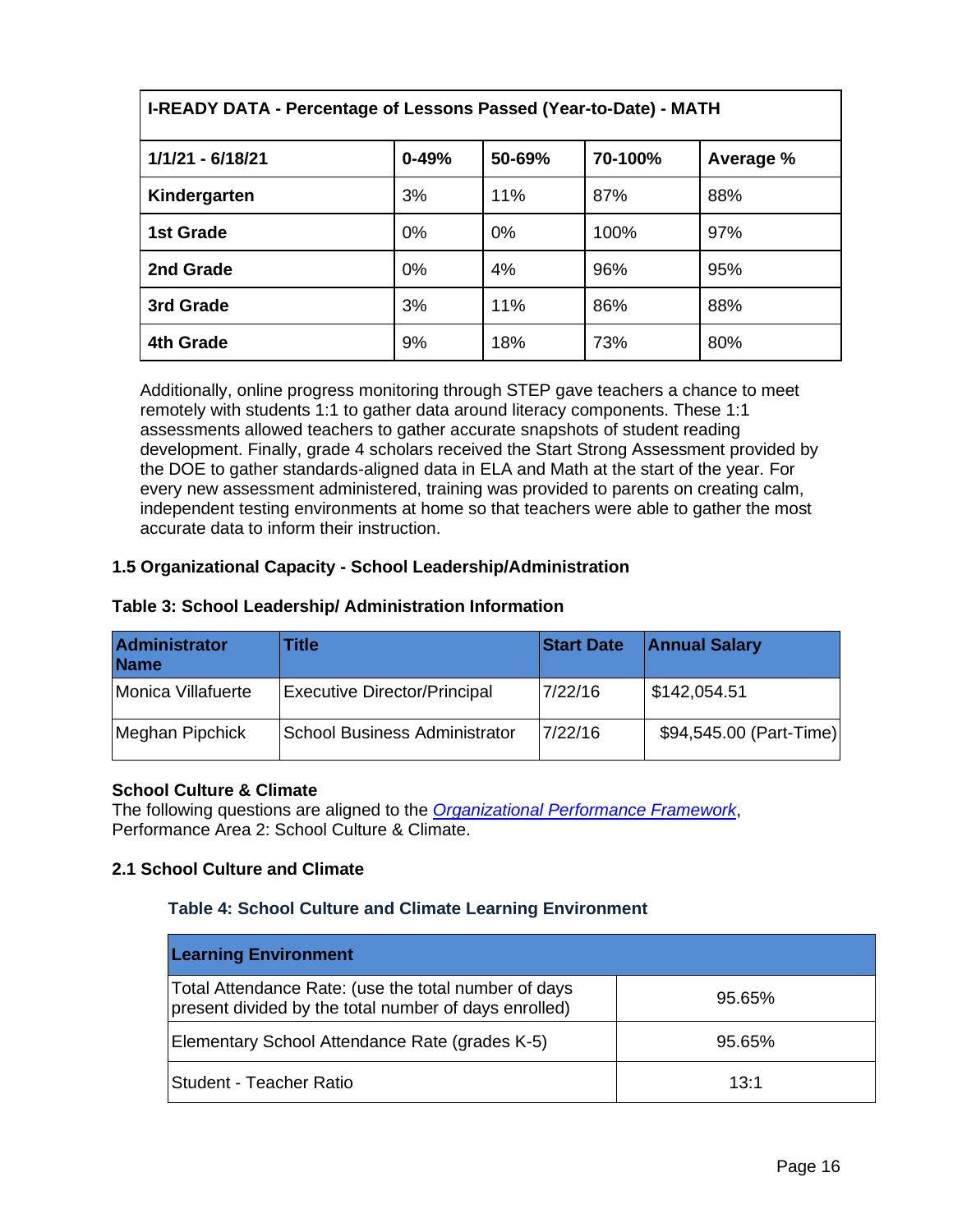# **Table 5: School Culture and Climate Professional Development**

| <b>Professional Environment</b>                                                                                 |                              |
|-----------------------------------------------------------------------------------------------------------------|------------------------------|
| Teacher Retention Rate (from SY 2019-2020 to 2020-2021)                                                         | 89%                          |
| Total Staff Retention Rate (from SY 2019-2020 to 2020-<br>2021)                                                 | 92%                          |
| Frequency of teacher surveys and date of last survey<br>conducted                                               | 2 times a year - Spring 2021 |
| Percent of teachers who submitted survey responses                                                              | 100% (32/32)                 |
| Percent of teachers who expressed satisfaction with school<br>leadership or with the overall school environment | 89%                          |

- a) What were the three main positive aspects teachers identified in the latest survey?
	- Evaluation: I know the criteria that will be used to evaluate my performance as a teacher, and the teacher evaluation process helps identify my strengths and weaknesses.
	- Leadership: My school has effective instructional leadership.
	- Learning Environment: School leaders promote a safe and productive learning environment in my school, and interactions between students and adults at my school are respectful.
- b) What were the three main challenges that teachers identified in the latest survey?
	- Teacher Compensation: I am (not) confident that I earn as much or more teaching at my school than I could at another school in the local area.
	- Workload: Teachers at my school (do not) have the opportunity to provide input on their work schedules.
	- Career Progression: Someone at my school is (not) thinking about my career progression.

# c) **Table 6: Discipline Environment 2020-2021**

| Grade<br>Level | <b>Number of</b><br>students enrolled<br>(as of Oct. 15,<br>2020) | <b>Number of students</b><br>receiving an out-of-<br>school suspension<br>(unique count) | Number of students<br>expelled |
|----------------|-------------------------------------------------------------------|------------------------------------------------------------------------------------------|--------------------------------|
| Κ              | 78                                                                |                                                                                          |                                |
|                | 78                                                                |                                                                                          |                                |
|                | 78                                                                |                                                                                          |                                |
| 3              | 78                                                                |                                                                                          |                                |
|                | 78                                                                |                                                                                          |                                |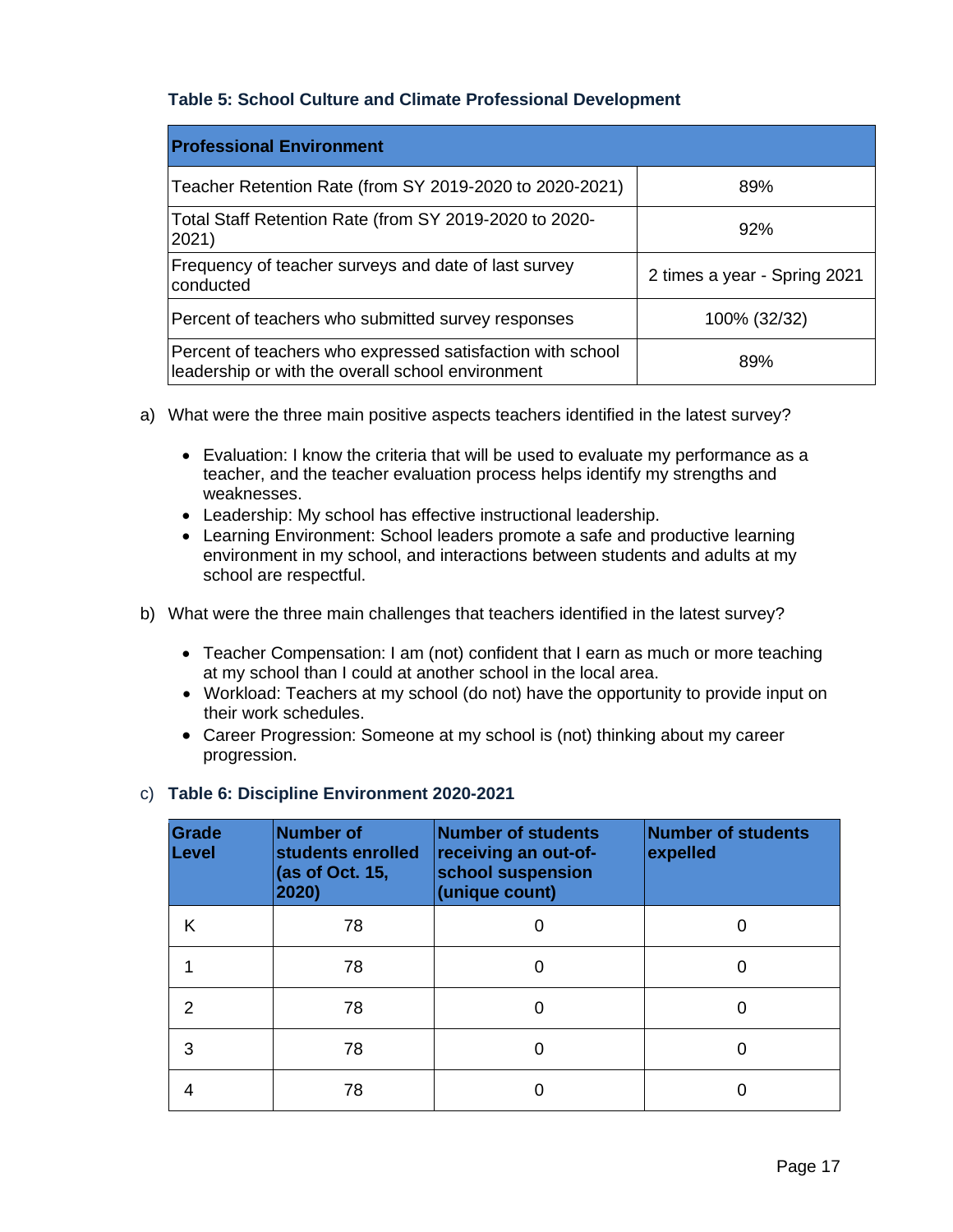# **2.2. Family and Community Engagement**

a) Fill in the requested information below regarding family involvement and satisfaction.

#### **Table 7: Family Involvement and Satisfaction**

| <b>Family Involvement and Satisfaction</b>                                                                       |                  |
|------------------------------------------------------------------------------------------------------------------|------------------|
| Number of parents/guardians currently serving on the school's<br>board, out of the total number of board members |                  |
| Frequency of parent/guardian surveys                                                                             | 2 times per year |
| Date of last parent/guardian survey conducted                                                                    | Feb-March 2021   |
| Percent of parents/guardians completing the survey (consider<br>one survey per household)                        | 25%              |
| Percent of parents/guardians that expressed satisfaction with<br>the overall school environment                  | 97%              |

- b) What were the three main positive aspects identified by parents/guardians in the latest survey?
	- The classroom teachers are accessible to parents when we need them (email, phone call, Remind message, etc.).
	- The school has followed safety precautions and protocols during the pandemic.
	- The technology and/or technology support my child received has helped them to participate in remote learning.
- c) What were the three main challenges identified by parents/guardians in the latest survey?
	- The remote learning environment at Cresthaven Academy is helping my child in meeting their academic goals.
	- Being able to pick up meals for the week has been helpful to my family.
	- It has been helpful to have FLEX Mondays for my child to complete assignments in physical education, music, SEL - RULER or Cloud9, etc.
- d) List and briefly describe the major activities or events the school offered to parents/guardians during the 2020-2021 school year and how those events were offered, i.e. in-person, virtually, hybrid, etc.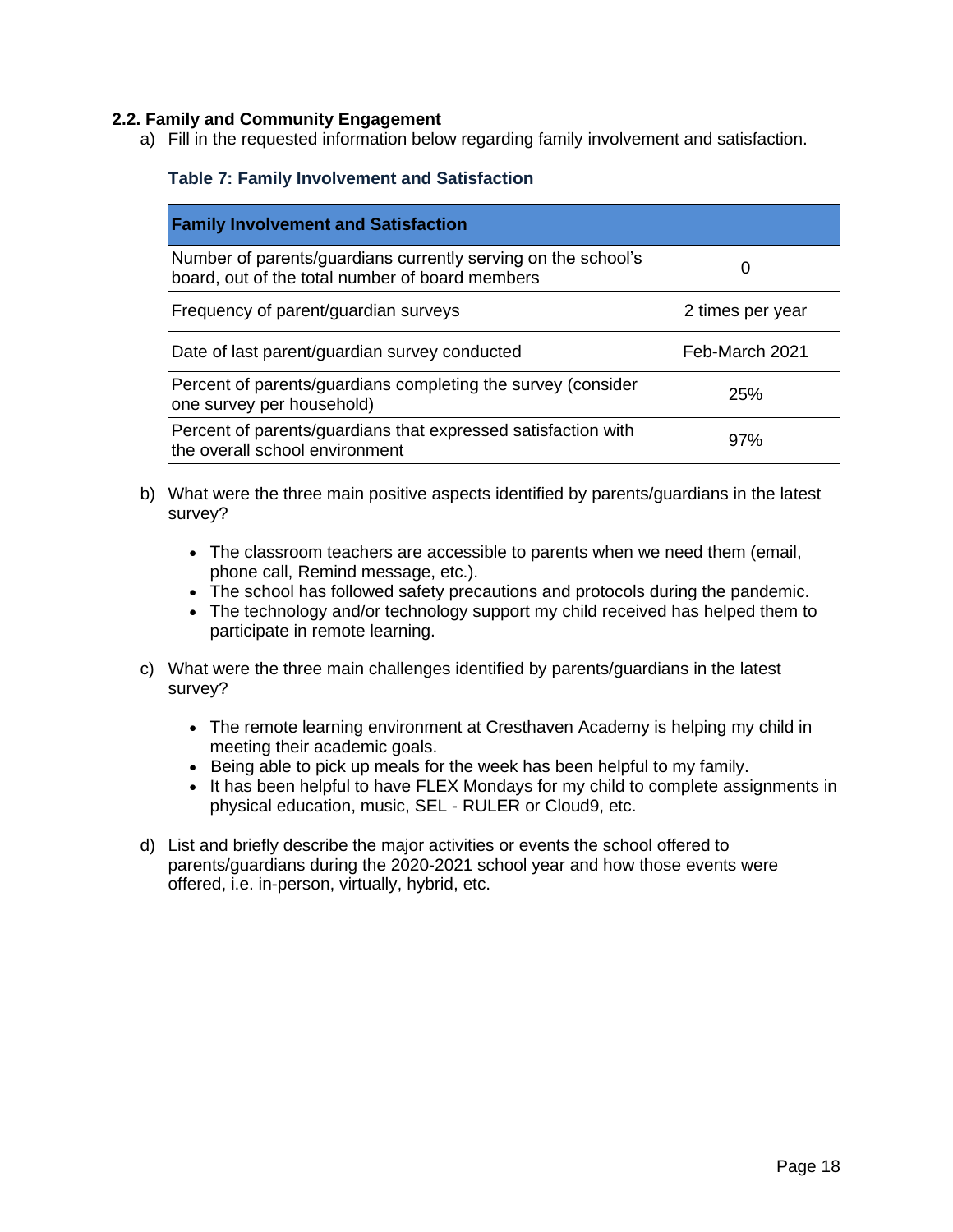| <b>Major Activity/Event</b><br><b>Offered to</b><br><b>Parents/Guardians</b> | <b>Description</b>                                                                                                                                                                                                                                                                    | In-person/Virtual/<br><b>Hybrid</b> |
|------------------------------------------------------------------------------|---------------------------------------------------------------------------------------------------------------------------------------------------------------------------------------------------------------------------------------------------------------------------------------|-------------------------------------|
| Meet the Teachers                                                            | School was opened prior to the first day<br>of school for families and scholars to<br>meet their teachers. Bilingual staff were<br>present to facilitate parent engagement.                                                                                                           | In-person (outside)                 |
| Back-to-School Night                                                         | Bilingual sessions were held for parents<br>and guardians.                                                                                                                                                                                                                            | Virtual                             |
| Parent-Teacher<br>Conferences (PTCs)                                         | Bilingual PTCs were offered 3 times per<br>year. CACS achieved 100% participation<br>for all three rounds.                                                                                                                                                                            | Virtual                             |
| <b>Child Assault Prevention</b><br>Training                                  | Child Assault Prevention Training was<br>offered to parents, staff and scholars.                                                                                                                                                                                                      | Virtual                             |
| Post-Lottery Phone<br>Calls                                                  | Parents were invited to help make calls<br>to new families after the lottery.                                                                                                                                                                                                         | Virtual                             |
| Open Houses (2<br>throughout the year)                                       | Prospective parents were invited to<br>attend virtual open houses prior to the<br>random lottery.                                                                                                                                                                                     | Virtual                             |
| Coffee with<br>Principal/Town Hall<br>Meetings                               | Parents were invited to ask questions<br>and hear answers from school leaders<br>on important topics such as school<br>reopening plans for hybrid learning and<br>state testing. Sessions were offered on<br>weekday evenings and Saturday<br>mornings.                               | Virtual                             |
| <b>SEPAG</b>                                                                 | <b>Bilingual Special Education Parent</b><br>Advisory Group (SEPAG) meetings with<br>the School Psychologist and Special<br>Education Teachers were provided to<br>ensure that families have opportunities to<br>collaborate with the school and offer their<br>diverse perspectives. | Virtual                             |
| <b>Scholastic Book Fair</b>                                                  | The school provided a virtual book fair so<br>that families could shop for books online<br>and have them delivered directly to their<br>homes.                                                                                                                                        | Virtual                             |
| <b>Parent Nights</b>                                                         | Parents were invited to attend several<br>evening presentations on topics such as<br>literacy, the new i-Ready online<br>instructional program, and social<br>emotional learning.                                                                                                     | Virtual                             |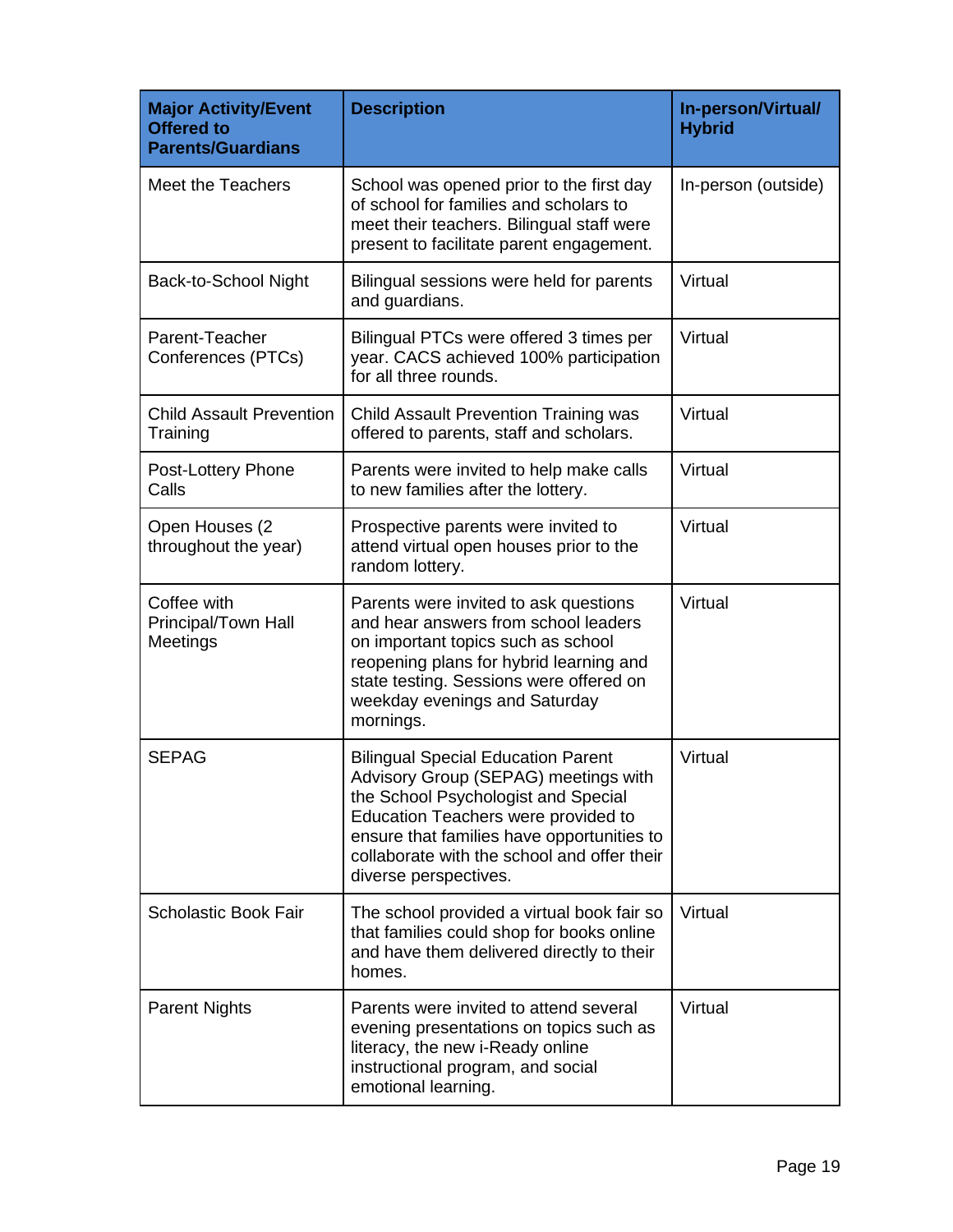| Kindergarten<br>"Graduation"<br>Opportunity               | Families were given the opportunity to<br>take socially distanced pictures of their<br>graduates at school. Families were given<br>yard signs, diplomas, and a goodie bag<br>to celebrate the graduation of their<br>scholar. | In-person (outside) |
|-----------------------------------------------------------|-------------------------------------------------------------------------------------------------------------------------------------------------------------------------------------------------------------------------------|---------------------|
| End of Year Celebration,<br><b>Materials Distribution</b> | Families of scholars in 1st-4th grade<br>were invited to an outdoor celebration<br>with games. Scholars also received<br>summer materials.                                                                                    | In-person (outside) |
| New Family Welcome<br>Day                                 | New families were welcomed to the<br>school with a virtual presentation by<br>CACS staff.                                                                                                                                     | Virtual             |

e) List and briefly describe the major activities or events conducted by parents/guardians to further the school's mission and goals and how events were offered, i.e. in-person, virtually, hybrid, etc.

| <b>Major Activity/Event</b><br><b>Conducted by</b><br><b>Parents/Guardians</b> | <b>Description</b>                                                                                                                    | In-person/Virtual/<br><b>Hybrid</b> |
|--------------------------------------------------------------------------------|---------------------------------------------------------------------------------------------------------------------------------------|-------------------------------------|
| Scholastic Book Fair                                                           | Parents and guardians signed up to<br>volunteer to decorate and run the in-<br>person Scholastic Book Fair at the end of<br>the year. | In-person (outside)                 |
| <b>Winter Holiday</b><br>Celebration                                           | Parents and guardians volunteered to<br>wrap donated presents that were<br>distributed to all 390 scholars.                           | In-person                           |
| <b>Winter Holiday Concert</b>                                                  | Scholars and families were able to<br>participate in the pre-recording.                                                               | Virtual                             |

f) Fill in the requested information below regarding community involvement. Add or delete rows as necessary.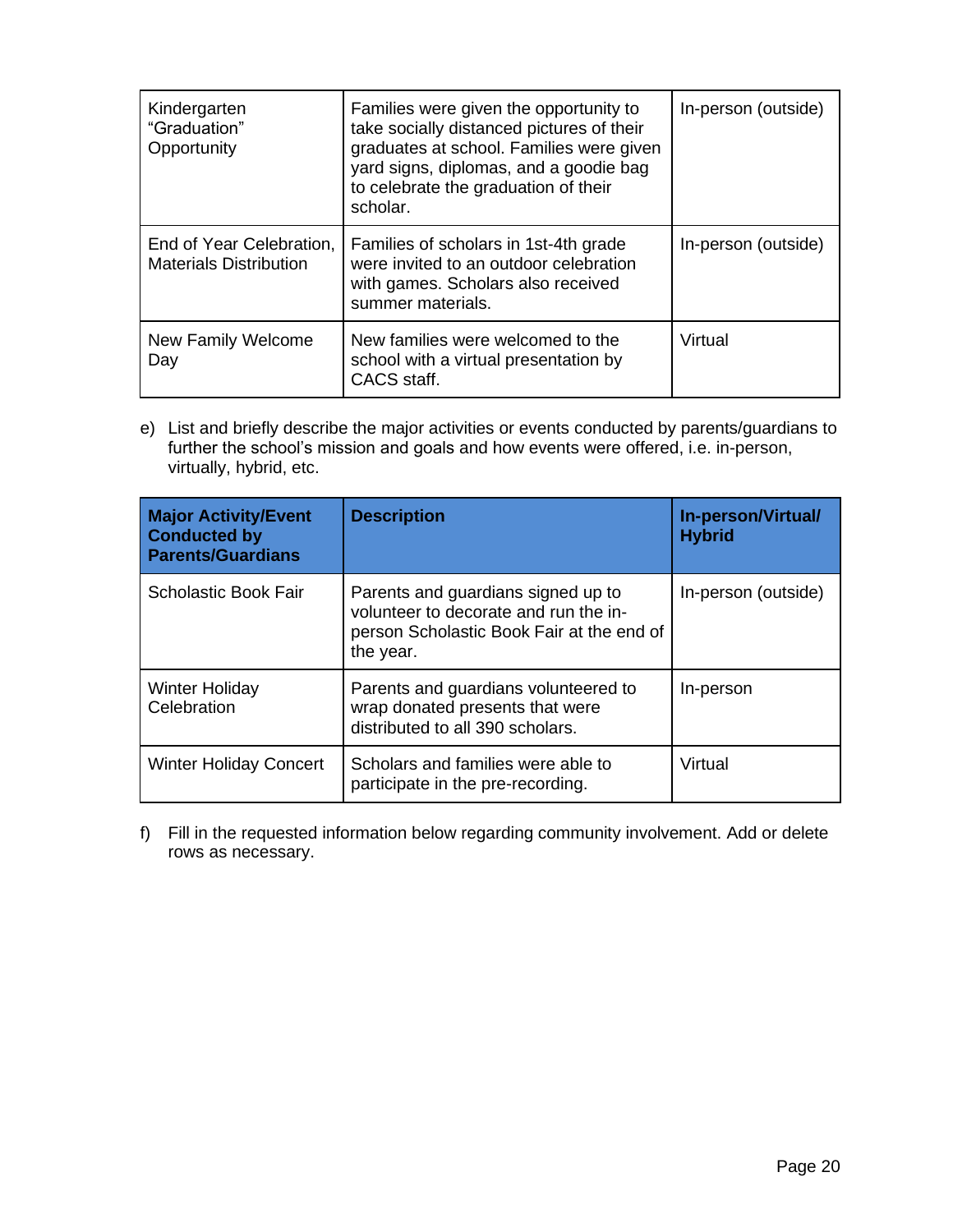| <b>Partnering</b><br><b>Organization</b>                       | <b>Description of the Partnership</b>                                                                                                                                                                                               | <b>Level of</b><br>involvement: i.e., #<br>students and/or staff<br>involved, # hours per<br>month, resources<br>involved, etc.                                                                                                      |
|----------------------------------------------------------------|-------------------------------------------------------------------------------------------------------------------------------------------------------------------------------------------------------------------------------------|--------------------------------------------------------------------------------------------------------------------------------------------------------------------------------------------------------------------------------------|
| <b>UChicago STEP</b>                                           | Research-based formative<br>assessment, data management, and<br>professional development system.                                                                                                                                    | All staff trained in virtual<br>progress monitoring<br>platform by STEP for<br>grades K-4 in November<br>2020.                                                                                                                       |
| i-Ready                                                        | One-on-one digital instructional and<br>assessment platform.                                                                                                                                                                        | All staff trained in i-Ready<br>program for grades K-4 in<br>December 2020.                                                                                                                                                          |
| <b>Wilson Reading</b><br>System (WRS)                          | Structured literacy program in<br>grades 2-12 for students not making<br>sufficient progress in intervention or<br>who may require more intensive<br>instruction due to a language-based<br>learning disability/dyslexia.           | A CACS special education<br>teacher is certified in the<br>Tier 3 WRS, levels 1-8.                                                                                                                                                   |
| Cloud9World                                                    | SEL program including books,<br>stickers, and videos in English and<br>Spanish.                                                                                                                                                     | School Psychologist and<br><b>School Social Worker are</b><br>trained in Cloud9World<br>and teach it to grades K-2<br>weekly.                                                                                                        |
| <b>RULER - Yale</b><br>Center for<br>Emotional<br>Intelligence | SEL program that creates a positive<br>learning climate and develops<br>emotional skills of all adults and<br>students within the school.                                                                                           | School Psychologist and<br><b>School Social Worker are</b><br>trained in RULER and<br>teach it to grades K-4<br>weekly.                                                                                                              |
| Cresthaven<br>Academy<br>Foundation                            | Provides after school programming,<br>enrichment, and homework help<br>daily to approximately 162 scholars<br>(did not run in 2020-21 school year).<br>CAF also offers scholar and family<br>supports as needed.                    | After school program will<br>resume in 2021-22 school<br>year with extracurricular<br>programs that include art,<br>music, swimming, martial<br>arts, and soccer, as well<br>as homework help<br>supported by classroom<br>teachers. |
| <b>NJ Child Assault</b><br>Prevention                          | Statewide community-based<br>prevention program dedicated to<br>reducing children's vulnerability to<br>abuse, neglect and bullying by<br>providing comprehensive<br>prevention workshops for children,<br>parent and school staff. | Separate virtual<br>workshops were provided<br>to parents/staff and<br>scholars in grades 1-4 in<br>March 2020.                                                                                                                      |

# **Table 8: Community Involvement with Education Institutions**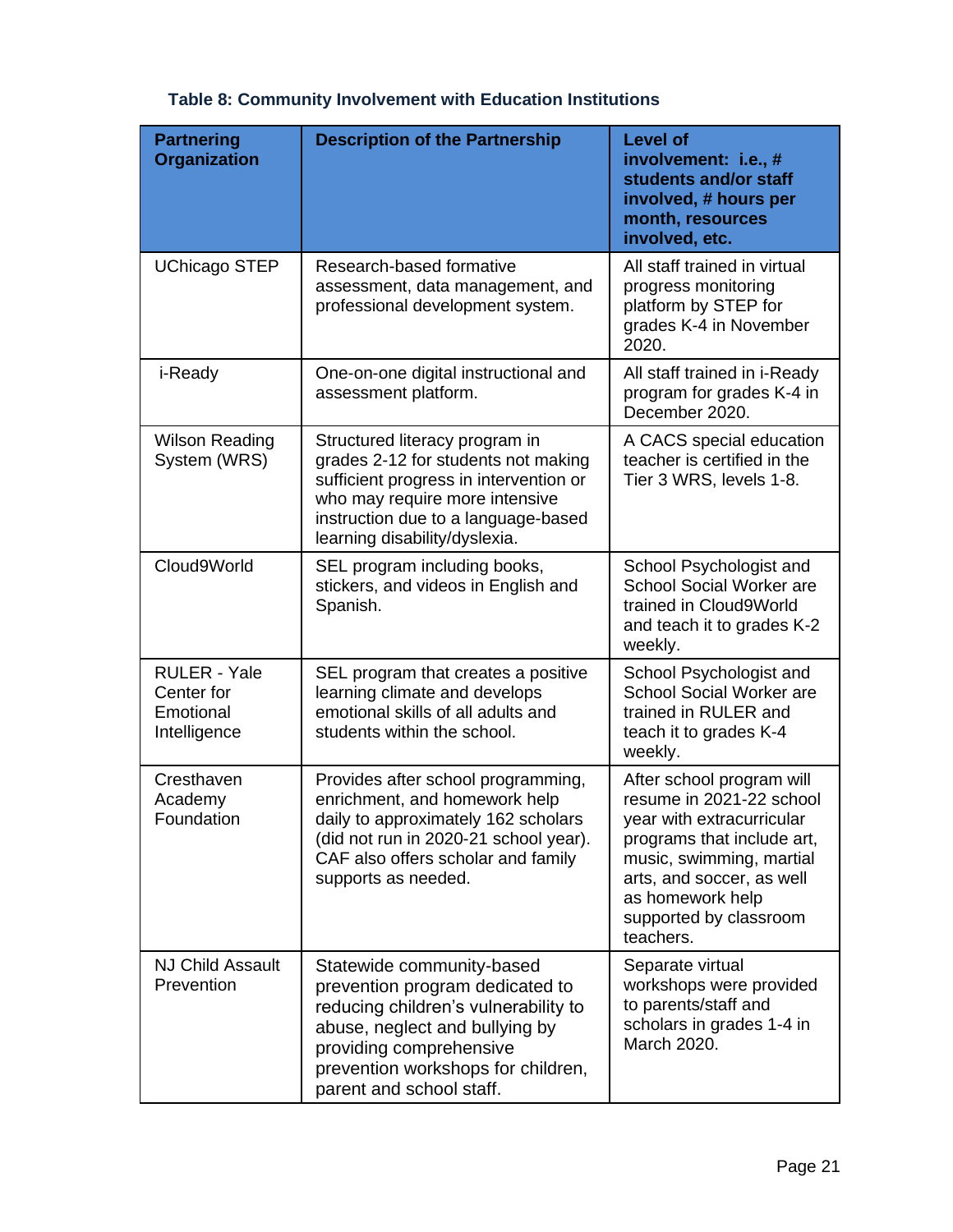| <b>Partnering</b><br><b>Organization</b>   | <b>Description of the</b><br><b>Partnership</b>                                                                             | Level of involvement: i.e., #<br>students and/or staff<br>involved, # hours per month,<br>resources involved, etc.                                                                                                                                                                                                                                                                                                                                                                                                                                                                                                                                                                                                                     |
|--------------------------------------------|-----------------------------------------------------------------------------------------------------------------------------|----------------------------------------------------------------------------------------------------------------------------------------------------------------------------------------------------------------------------------------------------------------------------------------------------------------------------------------------------------------------------------------------------------------------------------------------------------------------------------------------------------------------------------------------------------------------------------------------------------------------------------------------------------------------------------------------------------------------------------------|
| <b>Evangel Church</b>                      | Provides backpacks,<br>school supplies,<br>Thanksgiving dinners,<br>Easter boxes and holiday<br>gifts to scholars/families. | 390 backpacks filled with<br>school supplies to be used at<br>home for remote learning; 100<br>Thanksgiving dinner boxes, 100<br>Easter boxes, holiday gifts<br>provided for 100 scholars.                                                                                                                                                                                                                                                                                                                                                                                                                                                                                                                                             |
| St. Mary's Roman<br><b>Catholic Church</b> | Church space and lot is<br>requested as needed.                                                                             | School parking lot and church<br>space is exchanged as needed.                                                                                                                                                                                                                                                                                                                                                                                                                                                                                                                                                                                                                                                                         |
| Girls Helping Girls.<br>Period.            | Provides feminine<br>hygiene products and<br>educational workshops.                                                         | Provided feminine hygiene<br>product packs to all 4th grade<br>girls (38 students) along with a<br>virtual, interactive<br>workshop. Also provided<br>additional cases of products for<br>distribution to scholars/families<br>in need as needed.                                                                                                                                                                                                                                                                                                                                                                                                                                                                                      |
| Cresthaven Academy<br>Foundation           | Provides support and<br>resources for CACS<br>scholars and families.                                                        | Provided Covid care packages<br>to over 20 families impacted by<br>Covid, as well as meals and<br>groceries for families facing<br>other medical hardships,<br>uniform vouchers to every<br>family to help with purchase of<br>new school uniforms, and 50<br>Chromebooks to scholars in<br>need. Provided meals to<br>families throughout the school<br>year and summer and<br>organized weekly food bank<br>pick-ups and distribution to<br>families. Coordinated holiday<br>drive of over 1,000 gifts from<br>private donors. Provided<br>Kindergarten "Graduation"<br>opportunity including socially<br>distanced photos for graduates,<br>diplomas, yard signs, and<br>goodie bags in lieu of traditional<br>graduation ceremony. |

# **Table 11: Community Involvement with Community Institutions**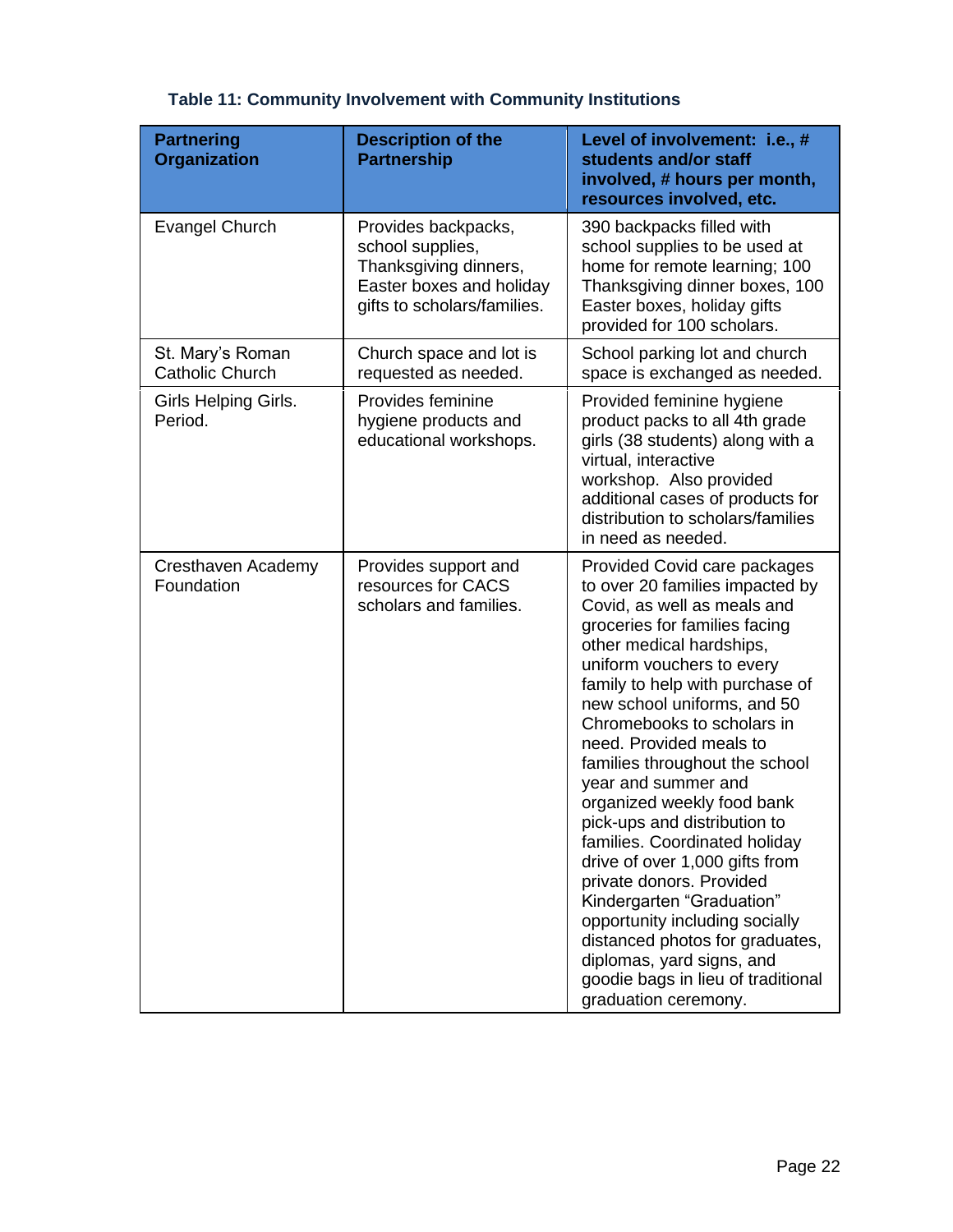b) Briefly describe how the educational and community partnerships established furthers the school's mission and goals.

Valuable educational and community partnerships further the CACS mission by supporting the Whole Child through donations of instructional materials, school supplies, food, hygiene products, and holiday gifts, as well as programming that bolsters the social/emotional health and safety of scholars. The school was able to rely on these well-established partnerships to increase support during the 2020-21 school year in order to meet critical needs of its scholars and families during the Covid-19 pandemic.

#### **Board Governance**

The following questions are aligned to the *[Organizational Performance Framework,](https://www.nj.gov/education/chartsch/accountability/docs/OrganizationalPerformanceFramework_NJDOE_08132015.pdf)* Performance Area 3: Board Governance.

#### **3.1 Board Capacity**

a) Fill in the requested information below regarding board governance.

#### **Table 9: Board Governance**

| <b>Board Governance</b>                                                                                                       |                                                                                                                                                                                                                                               |
|-------------------------------------------------------------------------------------------------------------------------------|-----------------------------------------------------------------------------------------------------------------------------------------------------------------------------------------------------------------------------------------------|
| Number of board members required by the<br>charter school's by-laws                                                           | The Board of Trustees (BOT) shall<br>consist of no more than fifteen (15)<br>individuals. This is specified in the<br>Bylaws that define components of<br>the School's governance as outlined<br>in the Charter.                              |
| Date of the latest board self-evaluation<br>(include a copy of the board's self-evaluation<br>tool as Appendix B)             | The BOT used a tool from the NJ<br>Public Charter School Association to<br>complete its self-evaluation in<br>September 2020.                                                                                                                 |
| Date of the latest school leader evaluation<br>(include a copy of the board's school leader<br>evaluation tool as Appendix C) | The NJSBA Superintendent's<br>Evaluation Tool was used to engage<br>the BOT in the School Leader<br>Evaluation progress on July 28th,<br>2021. The Kim Marshall Principal<br>Evaluation Rubrics are board<br>approved for the Principal role. |

b) List the amendments to by-laws that the board adopted during the 2020-2021 school year.

N/A

- c) List the critical policies adopted by the board during the 2020-2021 school year.
	- Policy 5145.7 Gender Identity and Expression
	- Policy 4111.2/4211.2 Domestic Violence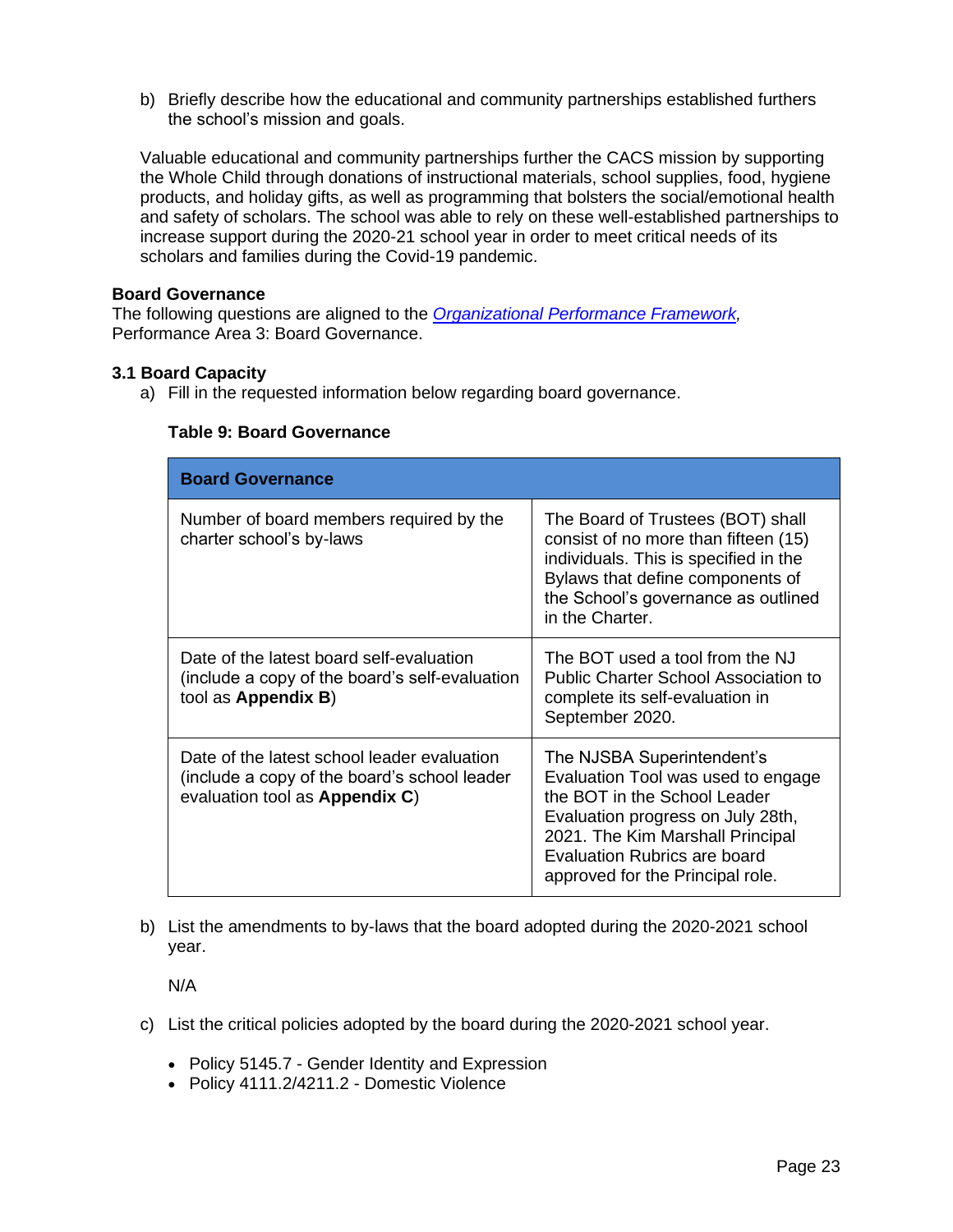- d) What were the main strengths of the board identified in the latest board self-evaluation?
	- Board holds true to the mission by focusing on our priorities of student achievement and continuous improvement of scholars.
	- Board routinely maintains board priorities focusing on using data to make both financial and student achievement decisions.
	- Board of Trustees is a diverse group of professionals with backgrounds in the legal, technology, education, human resources and social work fields.
- e) What were the three main challenges identified in the latest board self-evaluation?
	- Committees are established in accordance with the bylaws and address substantive strategic issues and bring information back to the full board for further discussion and decision-making.
	- A succession plan is in place for both board and school leadership.
	- Establish annual strategic board-level goals, articulating how the board will add value, that are specific and measurable.

#### **3.2 Board Compliance**

a) Fill in the requested information below regarding the board. Add or delete rows as necessary.

| <b>Name</b>           | <b>Start</b><br><b>Date</b> | <b>Term</b><br><b>Expiration</b><br><b>Date</b> | <b>Role on</b><br><b>Board</b> | <b>Email Address</b>                 | Date of<br><b>Criminal</b><br><b>Backgrou</b><br>nd Check | Date of all<br><b>NJSBA</b><br><b>Trainings</b> |
|-----------------------|-----------------------------|-------------------------------------------------|--------------------------------|--------------------------------------|-----------------------------------------------------------|-------------------------------------------------|
| Sandra Harrison       | 7/1/2019                    | 6/30/2022                                       | President                      | sharrison@cresthav<br>enacademy.org  | 5/4/2016                                                  | 6/6/2019                                        |
| <b>Marcy Bostwick</b> | 7/1/2018                    | 6/30/2021                                       | Trustee                        | mbostwick@crestha<br>venacademy.org  | 4/20/2016                                                 | 7/20/2017                                       |
| Rashleigh Bruce       | 7/1/2020                    | 6/30/2023                                       | Trustee                        | rbruce@cresthavena<br>cademy.org     | 5/11/2016                                                 | 6/19/2017                                       |
| <b>Toni Gamble</b>    | 7/1/2018                    | 6/30/2021                                       | Trustee                        | tgamble@cresthave<br>nacademy.org    | 8/8/2018                                                  | 6/25/2019                                       |
| Steve Hockaday        | 7/1/2020                    | 6/30/2023                                       | Vice<br>President              | shockaday@crestha<br>venacademy.org  | 1/20/2016                                                 | 8/29/2018                                       |
| Barbara Sellinger     | 7/1/2018                    | 6/30/2021                                       | Trustee                        | bsellinger@cresthav<br>enacademy.org | 12/15/2015                                                | 8/24/2017                                       |
| Kimberly Dortch       | 7/1/2019                    | 6/30/2022                                       | Trustee                        | kdortch@cresthaven<br>academy.org    | 7/22/2019                                                 | 3/28/2020                                       |

#### **Table 10: Board of Trustee Information**

b) Pursuant to *N.J.A.C.* 6A:11-4.12 (c) Board of Trustees and Open Public Meetings Act, which states "the board of trustees shall post a copy of all meeting notices and meeting minutes to the school's website;" please provide the link to the school's board meeting minutes below.

<https://www.cresthavenacademy.org/our-school/board-of-trustees/>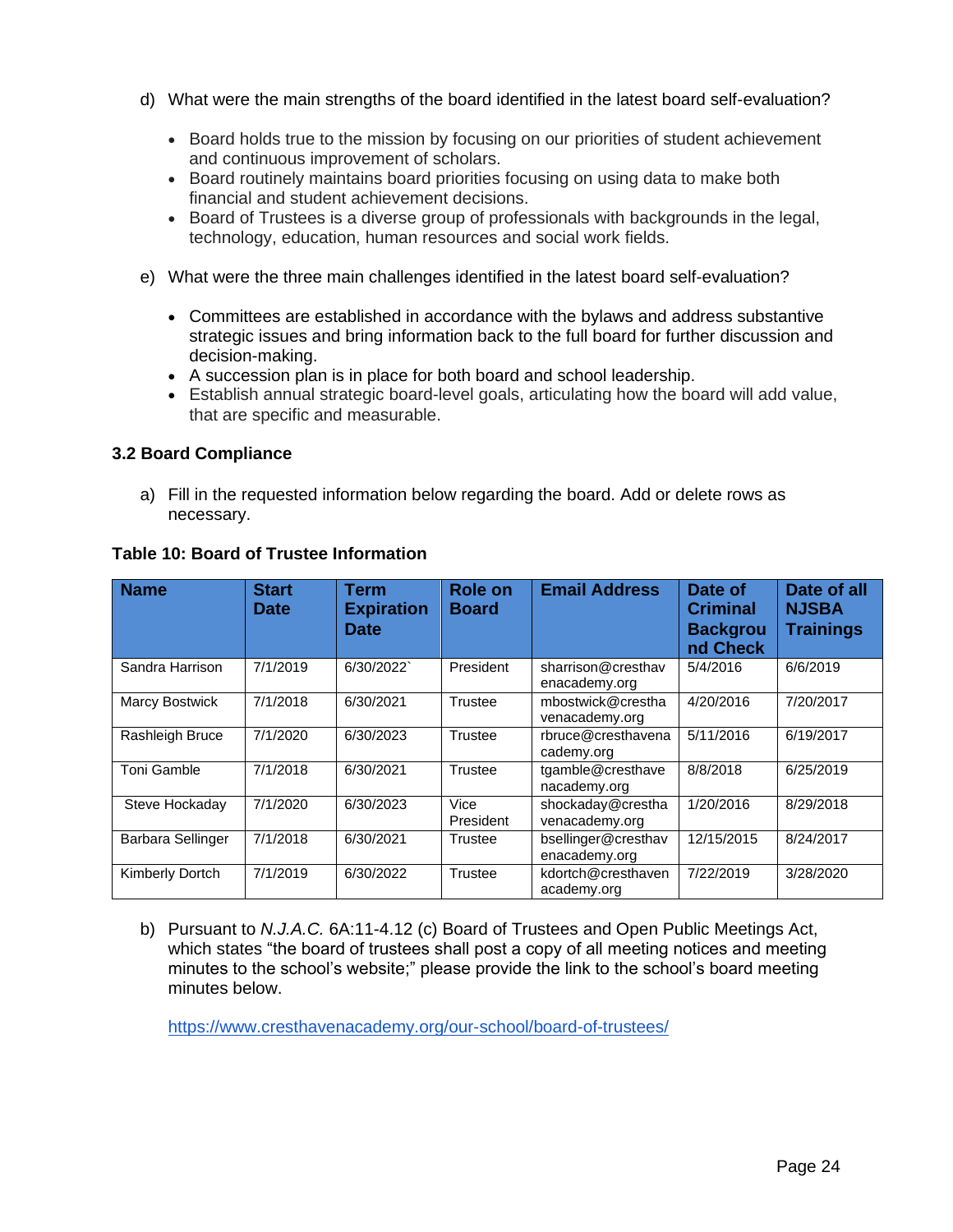- c) Please provide the month and year of the latest board meeting minutes posted on the school's website and New Jersey Homeroom Office of Charter and Renaissance Schools (OCRS) repository.
	- June 2021
- d) Pursuant to *N.J.S.A.* 18A:36A-15, Complaints to board of trustees, please provide as **Appendix D** the board policy for the establishment of the grievance committee.

#### **Access and Equity**

The following questions are aligned to the *[Organizational Performance Framework](https://www.nj.gov/education/chartsch/accountability/docs/OrganizationalPerformanceFramework_NJDOE_08132015.pdf)*, Performance Area 4: Access and Equity.

#### **4.1 Access and Equity**

a) Fill in the requested information below regarding the timeline of the school's application process for prospective students for school year 2020-2021.

#### **Table 11: School Year 2019-2020 Application Process Timeline**

| <b>Application Process Timeline</b>                                                                     |                                                                          |
|---------------------------------------------------------------------------------------------------------|--------------------------------------------------------------------------|
| Date the application for school year 2020-<br>2021 was made available to interested<br>parties          | Available year-round except for the<br>day before and day of the lottery |
| Date the application for school year 2020-<br>2021 was due back to the school from<br>parents/guardians | March 5th, 2021                                                          |
| Date and location of the lottery for seats in<br>school year 2020-2021                                  | March 8th, 2021<br>530 West 7th St., Plainfield, NJ<br>07060             |

b) Provide the URL to the school's application for prospective students for school year 2020-2021. If the application is not available online, then, as **Appendix E**, provide a copy of the application in as many languages as available.

<http://www.cresthavenacademy.org/enroll/apply-now/>

- c) List all venues where, prior to the lottery, interested parties could access the school's application for prospective students for school year 2020-2021.
	- Cresthaven Academy Charter School 530 West 7th Street, Plainfield, NJ 07060
	- Website: http://www.cresthavenacademy.org/enroll/apply-now/
	- 20+ Plainfield Preschools
- d) List all languages in which the application is made available. If the school participates in Newark or Camden's enrollment process, please state that below.

Based on the needs of the Plainfield community, the CACS Student Enrollment Application is available in English and Spanish. The school also provides Spanishspeaking translators for any parent/guardian who needs assistance in completing the student application on-site.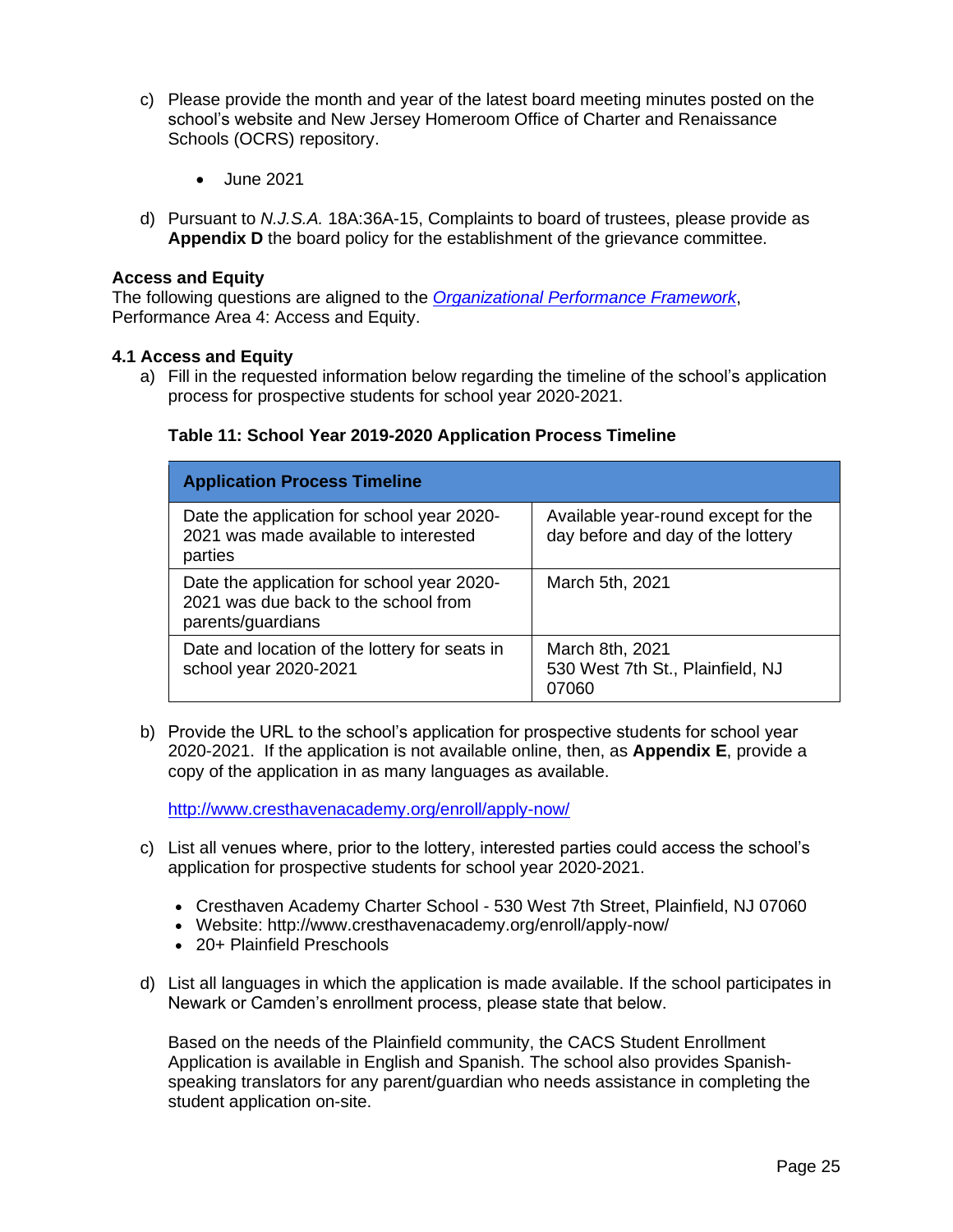- e) List all ways in which the school advertised that applications for prospective students for school year 2020-2021 were available prior to the enrollment lottery.
	- Cresthaven Academy Charter School 530 West 7th Street, Plainfield, NJ 07060
	- Website: http://www.cresthavenacademy.org/enroll/apply-now/
	- 20+ Plainfield Preschools
	- Virtual Open Houses
	- Social Media: Facebook & Instagram
- f) Fill in the requested information below regarding student enrollment and attrition rates by grade level in 2020-2021.

| <b>Grade Level</b> | <b>Number of student</b><br>withdrawals (for<br>any reason) during<br>the school year | <b>Number of students</b><br>enrolled after the first<br>day of school year<br>2020-2021 | <b>Number of students</b><br>retained in 2020-<br>2021 for the 2021-<br>2022 school year |
|--------------------|---------------------------------------------------------------------------------------|------------------------------------------------------------------------------------------|------------------------------------------------------------------------------------------|
|                    |                                                                                       |                                                                                          |                                                                                          |
|                    |                                                                                       |                                                                                          |                                                                                          |
|                    |                                                                                       |                                                                                          |                                                                                          |
|                    |                                                                                       |                                                                                          |                                                                                          |
|                    |                                                                                       |                                                                                          |                                                                                          |
|                    |                                                                                       |                                                                                          |                                                                                          |

# **Table 12: Student Enrollment and Attrition**

g) All charter schools are required to develop and implement suspension and expulsion policies that are aligned with state law and regulation. To affirm the charter school's commitment to this requirement, complete and submit [Appendix A,](#page-29-0) available at the end of this document.

# **Compliance**

The following questions are aligned to the *[Organizational Performance Framework,](https://www.nj.gov/education/chartsch/accountability/docs/OrganizationalPerformanceFramework_NJDOE_08132015.pdf)*  Performance Area 5: Compliance.

# **5.2 Office of Charter and Renaissance School Compliance**

Provide the requested information for each school location. Copy the table below and fill it out for each school site if the school has more than one site.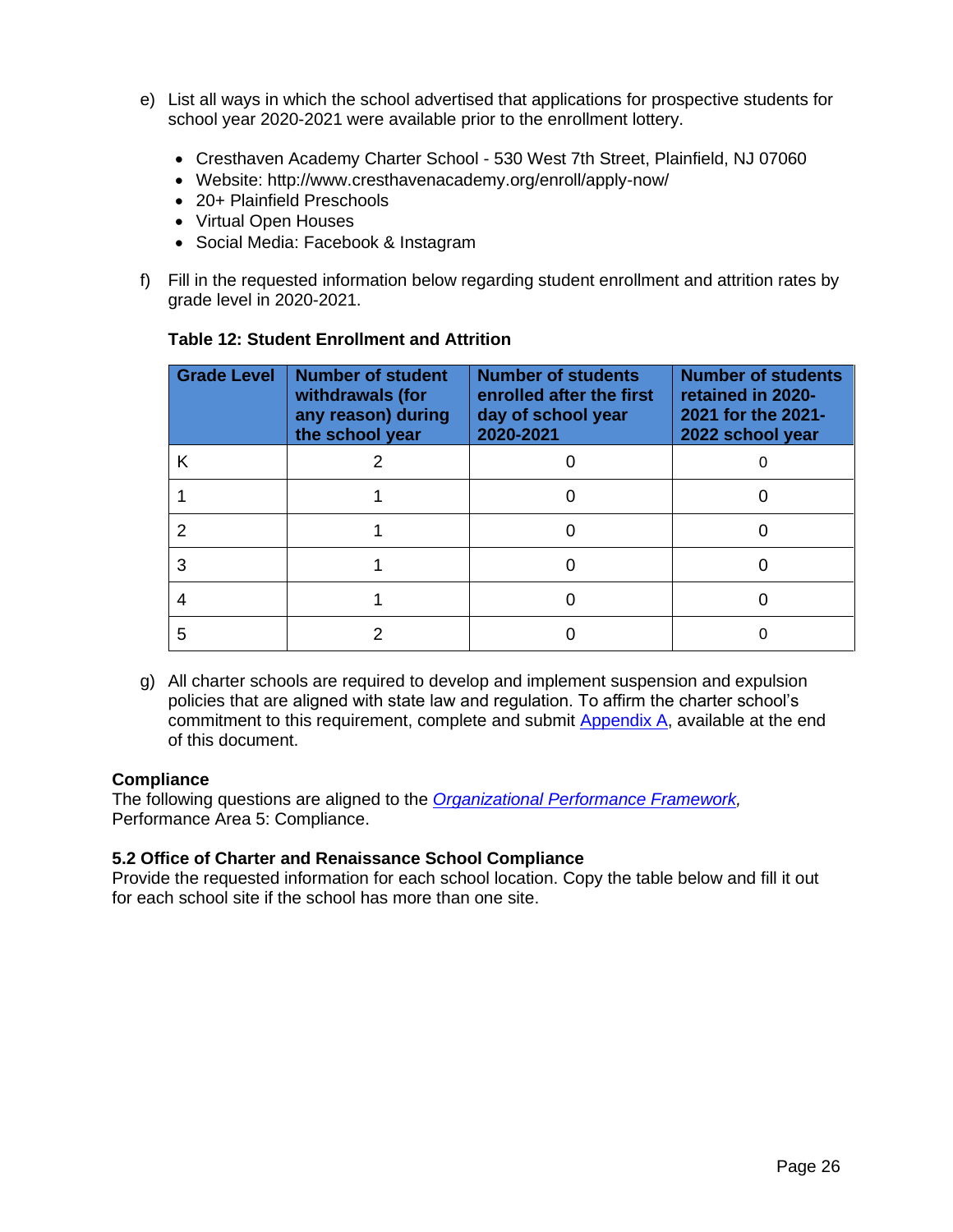# **Table 15: School Site Facility Information**

| <b>School Site Facility Information</b>       |                                              |  |
|-----------------------------------------------|----------------------------------------------|--|
| Site name                                     | Cresthaven Academy - Lower Elementary School |  |
| Facility lease information                    | Cresthaven Academy Foundation                |  |
| Landlord name                                 | <b>Cresthaven Academy Foundation</b>         |  |
| Lease commencement date                       | 7/1/2020                                     |  |
| Lease termination date                        | 6/30/25                                      |  |
| 2020-2021 annual lease cost                   | \$450,000                                    |  |
| Facility mortgage/bond information            | N/A                                          |  |
| Purchase date                                 | N/A                                          |  |
| Mortgage lender/Bond Issuer(s)                | N/A                                          |  |
| Outstanding loan amount as of July<br>1, 2021 | N/A                                          |  |
| Latest date of appraisal                      | N/A                                          |  |
| Appraised value of property                   | N/A                                          |  |

| <b>School Site Facility Information</b>       |                                              |
|-----------------------------------------------|----------------------------------------------|
| Site name                                     | Cresthaven Academy - Upper Elementary School |
| Facility lease information                    | UN-Bldg Corp.                                |
| Landlord name                                 | UN-Bldg Corp.                                |
| Lease commencement date                       | 7/1/2021                                     |
| Lease termination date                        | 9/20/2024                                    |
| 2020-2021 annual lease cost                   | \$327,798                                    |
| Facility mortgage/bond information            | N/A                                          |
| Purchase date                                 | N/A                                          |
| Mortgage lender/Bond Issuer(s)                | N/A                                          |
| Outstanding loan amount as of July<br>1, 2021 | N/A                                          |
| Latest date of appraisal                      | N/A                                          |
| Appraised value of property                   | N/A                                          |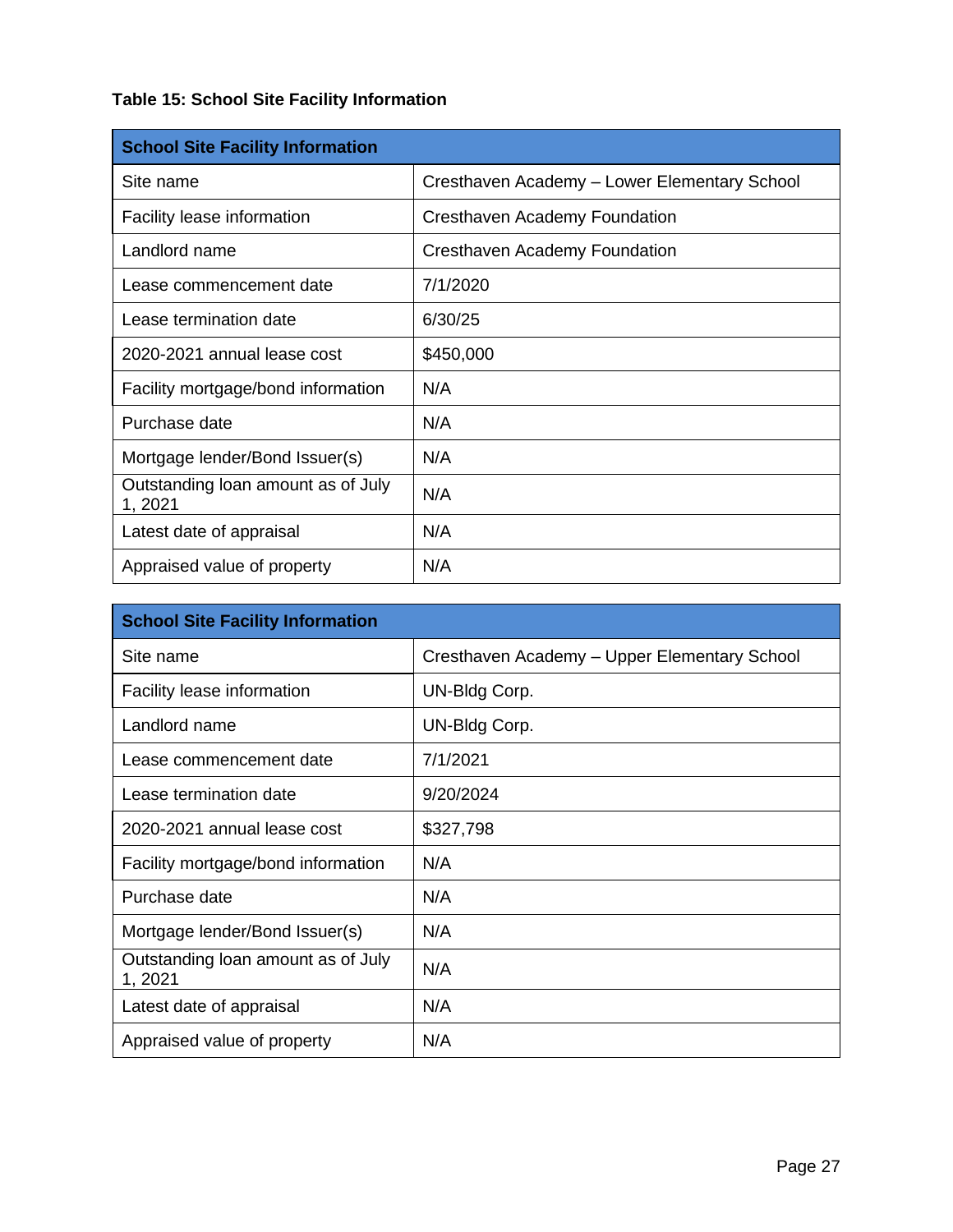# **Table 16: School Site Facility Information Lease Summary**

| <b>School Site Facility Information Lease Summary</b> |           |  |
|-------------------------------------------------------|-----------|--|
| Total number of leased facilities                     | 2         |  |
| Total annual cost of all leases                       | \$777,798 |  |
| Total lease amount budgeted for 2021-2022             | \$777,798 |  |

# **Table 17: School Site Facility Information Mortgage/Bond Summary**

| <b>School Site Facility Information Lease Summary</b> |     |  |
|-------------------------------------------------------|-----|--|
| Total number of mortgaged facilities                  | O   |  |
| Total mortgage/bond amount                            | N/A |  |
| Mortgage principal budgeted for 2021-2022             | N/A |  |
| Mortgage payment interest budgeted for 2021-<br>2022  | N/A |  |

a) All charter schools are required to maintain facilities compliant with health and safety standards. To affirm the charter school's commitment to this requirement, complete and submit [Appendix A,](#page-29-0) available at the end of this document.

#### **5.3 Other Compliance**

a) Provide a description of the educator evaluation system the school has implemented.

The Board of Trustees approved the following Evaluation Rubrics:

- Kim Marshall Teacher Evaluation Rubrics
- Kim Marshall Principal Evaluation Rubrics
- New Jersey School Board Chief School Administrator Rubric
- b) Provide a description of the school leader evaluation system that the school has implemented.

The Board of Trustees will annually evaluate the performance of the School Leader in order to assist both the Board and the School Leader in the proper discharge of their responsibilities and to enable the Board to provide the school with the best possible leadership. The objective of the Board's evaluation of the School Leader is to provide guidance and feedback on performance annually so that the School Leader:

- Promotes the articulation of the school's core values of Joy, Grit, Courage, Empathy, Humility, Excellence, and Self-Control through purposeful and effective planning, preparation, and execution of educational and operational programming
- Focuses on his/her development of pertinent skills and knowledge
- Ensures that the school's mission is fulfilled

The Board of Trustees approved the Kim Marshall Principal Evaluation Rubrics and is also using the Superintendent's Evaluation Tool from NJSBA for the Chief School Administrator.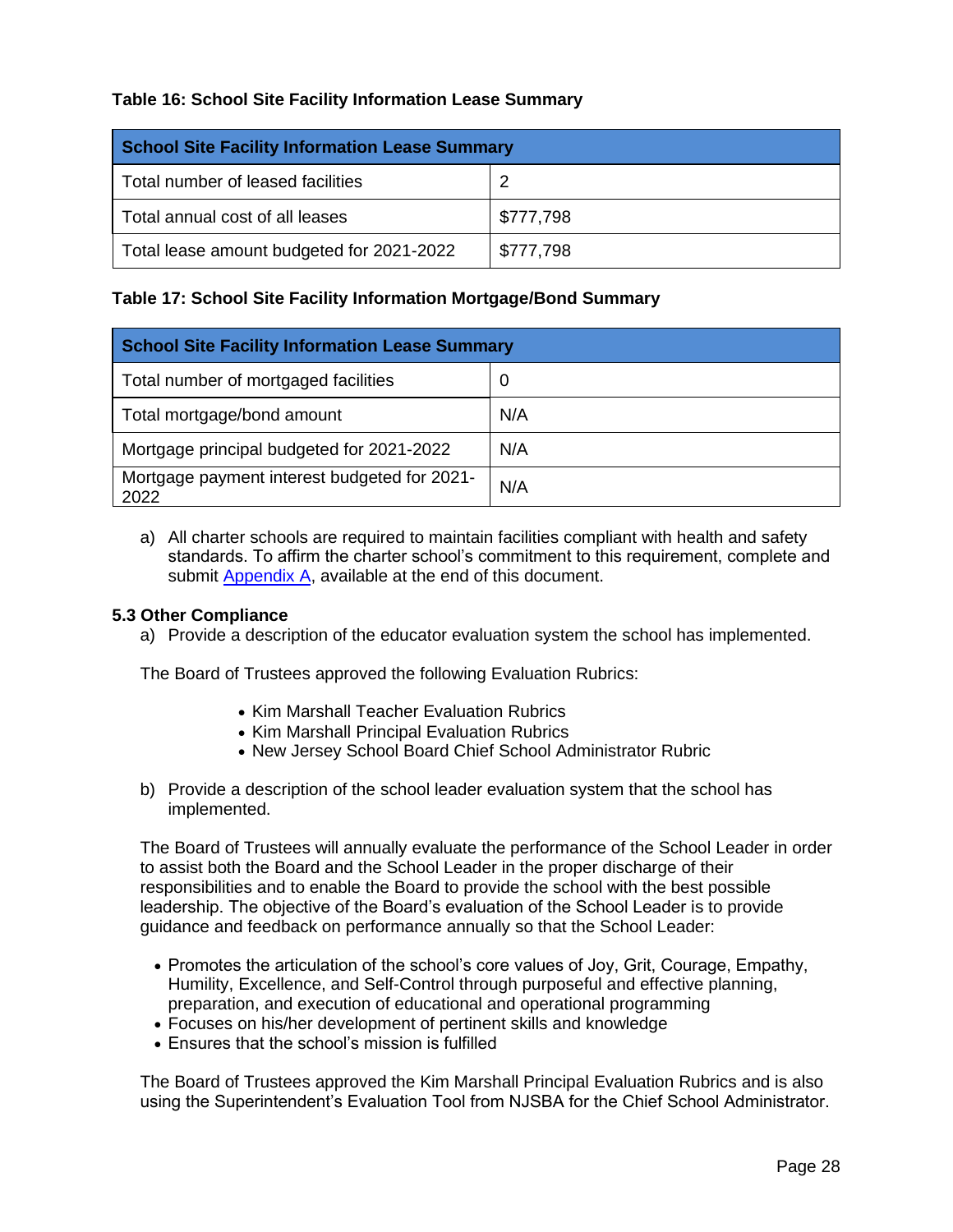c) As **Appendix F**, provide the board resolution approving the teacher and school leader evaluation systems. **Note**: You may use *[Educator Evaluation System Guidelines for New Jersey Charter](https://www.nj.gov/education/chartsch/about/info/docs/evaluation.pdf)  [Schools](https://www.nj.gov/education/chartsch/about/info/docs/evaluation.pdf)* for guidance answering a), b) and c) above.

# <span id="page-28-0"></span>**File Naming Convention**

#### **Table 13: Appendix File Naming Convention**

| <b>Appendix</b>   | <b>File Naming Convention</b>                                                                       |
|-------------------|-----------------------------------------------------------------------------------------------------|
| <b>Appendix A</b> | Appendix A Statements of Assurance                                                                  |
| Appendix B        | Appendix B Board Self Evaluation Tool                                                               |
| Appendix C        | Appendix C School Leader Evaluation Tool                                                            |
| Appendix D        | Appendix D Board policy for the establishment of a grievance<br>committee                           |
| Appendix E        | Appendix E Admissions Application (Language)                                                        |
| Appendix F        | Appendix F Board resolution approving the teacher and school<br>leader/principal evaluation systems |
| Appendix G        | Appendix G 2021 - 2022 School Calendar                                                              |
| Appendix H        | Appendix H Organizational Chart                                                                     |
| Appendix I        | <b>Appendix I Promotion/Retention Policy</b>                                                        |
| Appendix J        | Appendix J Graduation Policy                                                                        |

Each appendix must be submitted as a separate Word or .PDF file to the Homeroom folder "Annual Report 2021." Save each appendix by the file naming convention provided in the second column of the above table.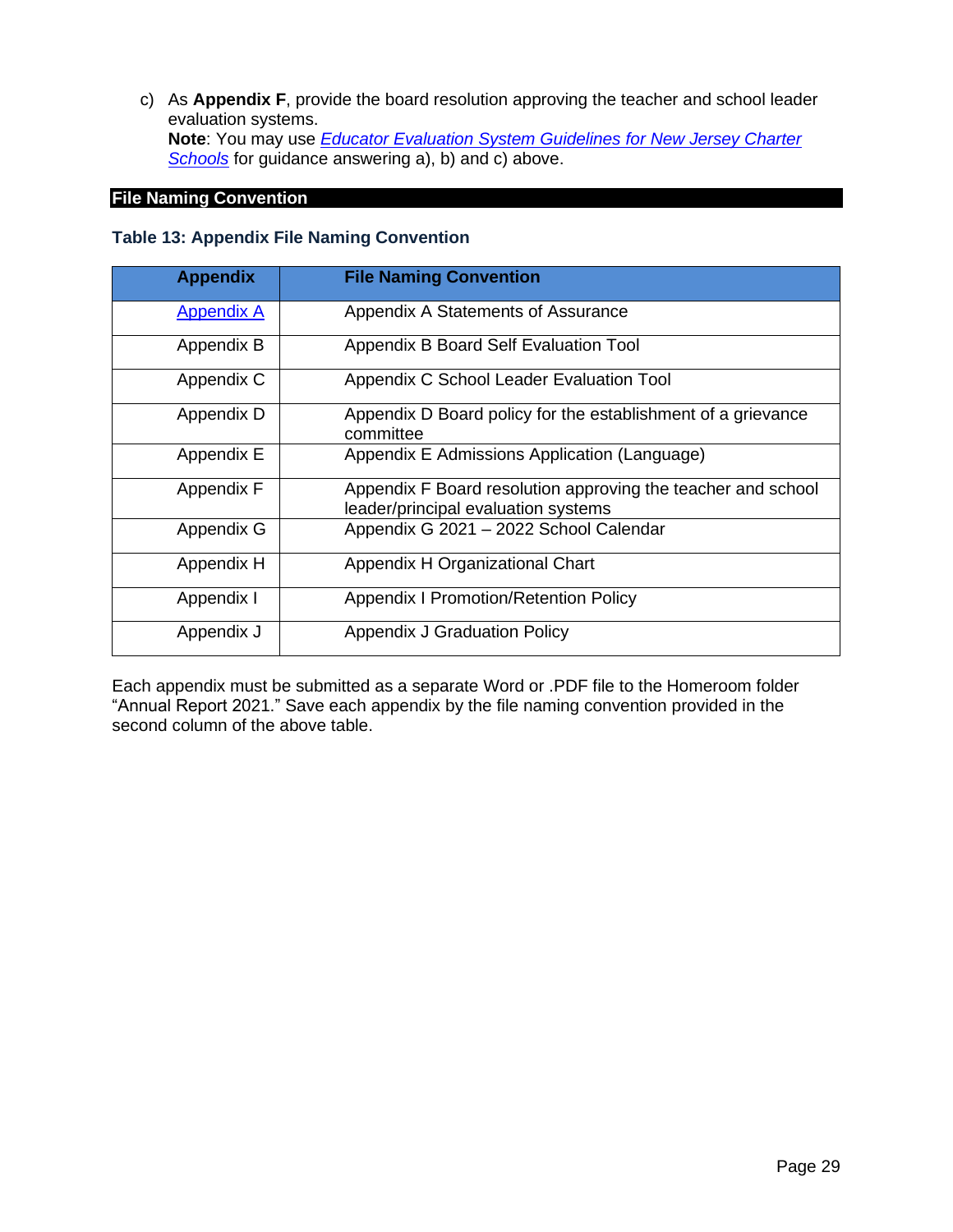#### <span id="page-29-0"></span>Appendix A **Assurance that the school is meeting statutory and regulatory requirements**

By checking each of the boxes and signing on the second page, the school confirms compliance with each of the statements listed. Once signed, save the document as a .PDF file named "Appendix A Statements of Assurance" and upload it to Homeroom. See page 2 of the annual report template for submission details.

- *Instructional Providers*. The School shall employ or otherwise utilize in instructional positions only those individuals who are certified in accordance with the requirements applicable to other public schools, or who are otherwise qualified to teach under section *N.J.A.C.* 6A:9 *et seq.*, and applicable federal law. For the purposes of this section, "instructional positions" means classroom teachers and professional support staff.
- *Background Checks; Fingerprinting*. The School shall maintain and implement procedures for conducting background checks (including a fingerprint check for a criminal record) of, and appointing on an emergency conditional basis (if applicable), all school employees and prospective employees (whether part or full time) of the School, as well as any individual who has regular access to the students enrolled in the school (including, but not limited to, employees and agents of any company or organization which is a party to a contract to provide services to the School) to the extent required by applicable law, including sections *N.J.S.A.* 18A:6-7.1, *et esq*.
- *Educational Program.* The School shall implement and provide educational programs that that are compliant with the New Jersey Student Learning Standards.
- *Student Disciplinary Code.* The School shall maintain written rules and procedures for student discipline, including guidelines for suspension and expulsion, and shall disseminate those procedures to students and parents. Such guidelines and procedures must be consistent with applicable law including, but not limited to, requirements for due process, provision of alternative instruction and federal laws and regulations governing the discipline and placement of students with disabilities.
- *Provision of Services*. The School shall provide services and accommodations to students with disabilities in accordance with any relevant polices adopted, as well as with all applicable provisions of the Individuals with Disabilities Education Act (20 U.S.C. § 1401 *et seq*.) (the "IDEA"), the Americans with Disabilities Act (42 U.S.C. § 12101 *et seq*.) (the "ADA") and section 504 of the Rehabilitation Act of 1973 (29 U.S.C. § 794) ("Section 504") and all applicable regulations promulgated pursuant to such federal laws. This includes providing services to attending students with disabilities in accordance with the individualized education program ("IEP") recommended by a student's IEP team. The School shall comply with all applicable provisions of section *N.J.S.A.* 18A:46-1 *et seq.*, and section *N.J.A.C.* 6A:11-4.8 of the Regulations concerning the provision of services to students with disabilities.